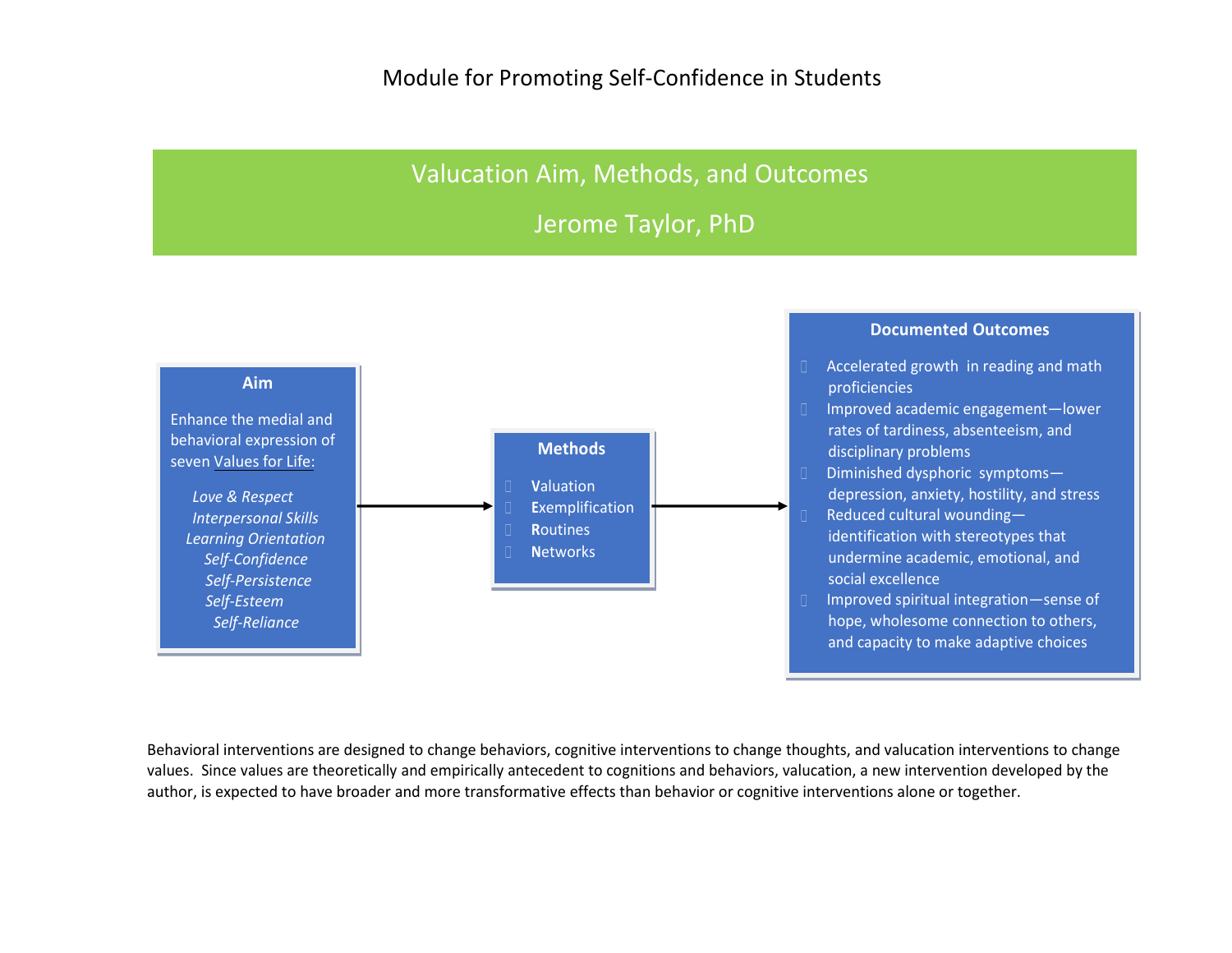## What are Values for Life?

| <b>Value Category</b>       | <b>Positive</b>                                                                                                                                                                                                                                                                                                                                                             | <b>Negative</b>                                                                                                                                                                                                                                                                                                                                                |
|-----------------------------|-----------------------------------------------------------------------------------------------------------------------------------------------------------------------------------------------------------------------------------------------------------------------------------------------------------------------------------------------------------------------------|----------------------------------------------------------------------------------------------------------------------------------------------------------------------------------------------------------------------------------------------------------------------------------------------------------------------------------------------------------------|
| Love & Respect              | Respects differences; avoids racist, classist, or sexist teasing or<br>joking; displays special regard for those older and carries sense<br>of responsibility for those younger; goes to aid of those in<br>distress; expresses and receives constructive love.                                                                                                             | Disrespects others; shows intolerance for differences; ridicules<br>or makes fun of others; initiates racist, classist, or sexist jokes or<br>pranks; low regard for older persons; little sense of<br>responsibility for those younger; ignores those in distress;<br>antisocial.                                                                             |
| <b>Interpersonal Skills</b> | Sensitive to feelings of others; accurately reads feelings and<br>moods of others; expresses thoughts and feelings constructively;<br>exercises self-discipline, patience, and control in managing<br>conflict; is capable of leading others constructively; seeks and<br>considers constructive counsel; takes constructive criticism<br>without crumbling or withdrawing. | Insensitivity to feelings of others; misreads feelings and moods<br>of others; unable to express thoughts and feelings constructively;<br>unable to control own behavior in conflict situations; unable to<br>lead others constructively; difficulty asking for help; unable to<br>take constructive criticism; crumbles in face of constructive<br>criticism. |
| Learning Orientation        | know how<br>Is savvy, creative, inventive; asks questions, wants to<br>things work; remembers, identifies, compares, contrasts,<br>generalizes; sees connections between different areas of<br>learning; enjoys helping others learn.                                                                                                                                       | Shows little creativity, bored easily, asks and answers few<br>questions; fails to seek or express relationships between<br>different areas of learning; poor memory for stories or events<br>read or heard; unwilling to help others learn.                                                                                                                   |
| Self-Confidence             | Explores, probes, investigates; attentive and enthusiastic when<br>new challenges are introduced; eager to explore new places,<br>meet new people, or examine new ideas, daring in constructive<br>ways; excited and upbeat about living.                                                                                                                                   | Is inattentive, withdrawn, apathetic, unenthusiastic, shy,<br>reclusive, doubtful, uninterested, unsure of oneself,<br>unexpressive; unwilling to try things new and different;<br>unmotivated; daring in destructive ways.                                                                                                                                    |
| Self-Persistence            | Sticks with task until it's finished, even when the going is<br>frustrating or rough; maintains focus in face of distractions;<br>patient in figuring things out; seeks out challenging or difficult<br>tasks; overcomes obstacles in solving problems; bounces back<br>from frustrations; has surprisingly long and sustained attention<br>span.                           | Gives up, easily distracted, avoids challenges, readily frustrated,<br>impatient during problem solving; unwilling to try after<br>frustrated, unable to see alternatives; unable to move forward—<br>gets stuck; refuses to complete project started; moves to another<br>activity when frustrated.                                                           |
| Self-Esteem                 | Expresses pleasure over own accomplishments; shares<br>accomplishments with others; expresses positive interest in<br>others' accomplishments; maintains cool in face of teasing; feels<br>good about who s/he is; deals with negative as well as positive<br>aspects of self and others.                                                                                   | Apathetic about accomplishments, unwilling to share<br>accomplishments with others; jealous or angry over others'<br>accomplishments; negative attitudes toward self and others;<br>unable to see negative as well as positive aspects of self; loses<br>cool when teased.                                                                                     |
| Self-Reliance               | Able to think and act alone when necessary, resists temptations<br>to mischief, avoids physically and emotionally hazardous<br>situations, thinks before acting, stands up for what's fair,<br>responds appropriately to racist, sexist or classist stereotypes                                                                                                             | Follows more than leads, easily tempted to do wrong, gets into<br>dangerous or potentially harmful situations, acts without<br>thought, doesn't speak up for what's right, goes along with<br>others who express racist, classist, or sexist stereotypes.                                                                                                      |

Values for Life curriculum is designed to (a) move students in the right-hand column to the left-hand column and (b) **move students in the left-hand column from lower to higher levels of positive expression of each value.**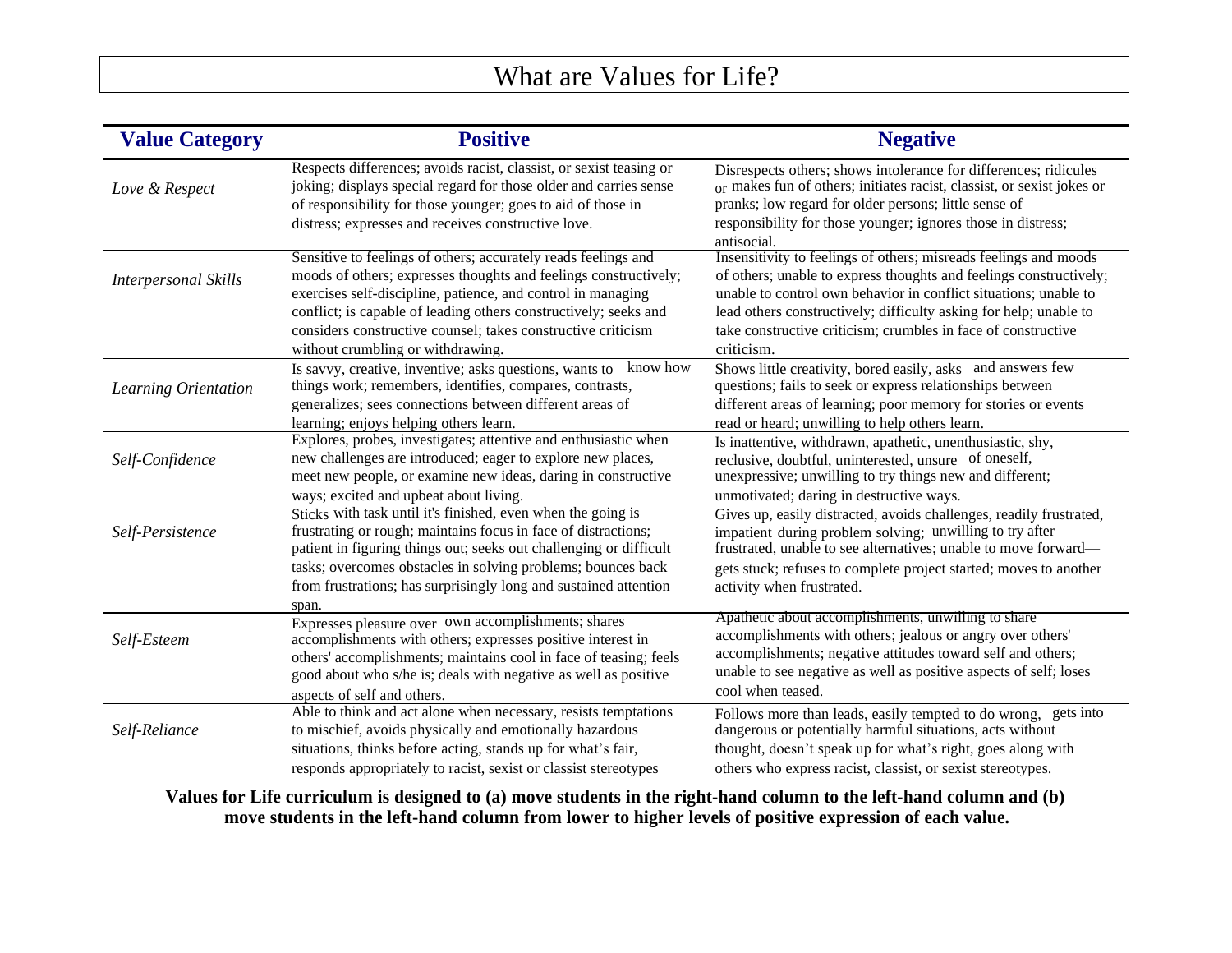## Promoting Self Confidence

## After‐School Application

| <b>Phases</b>                                       | <b>Dates</b>                                          |
|-----------------------------------------------------|-------------------------------------------------------|
| <b>Pre-Testing Completion Deadline</b> <sup>1</sup> | 1-3 Days Before Implementation                        |
| <b>Implementation with Monitoring and Feedback</b>  | <b>VERN Implementation by Week</b>                    |
| Week 1                                              | $(V, N, V, N, V, N)^2$                                |
| Week 2                                              | $(E, N, E, N, E, N, E, N) + (R, N, R, N, R, N, R, N)$ |
| Week 3                                              | $(E, N, E, N, E, N, E, N) + (R, N, R, N, R, N, R, N)$ |
| Week 4                                              | $(E, N, E, N, E, N, E, N) + (R, N, R, N, R, N, R, N)$ |
| Post-Testing Completion Deadline <sup>4</sup>       | 1-3 Days Following Implementation                     |

#### **Why does self‐confidence matter: Consider these findings published by Taylor & Kouyaté (2003):**

- □ On the Iowa Test of Basic Skills, students above the median score on Self-Confidence were more than 2.5 times more likely to be above average in math than students who scored below the median on Self‐Confidence.
- □ On the Stanford Achievement Test, students above the median score on Self-Confidence were more than 7 times more likely to be above average in reading than students who scored below the median on Self‐Confidence.

 $^1$  Before start of implementation, teachers complete a 12-item inventory which estimates each student's level of Learning Orientation.

<sup>&</sup>lt;sup>2</sup>Week 1: Implementation of Valuation V followed by completion of corresponding monitoring form N. Each VN sequence is replicated three times during Week 1—1 Bio, 1 Pop Culture, and 1 Icon.

<sup>&</sup>lt;sup>3</sup> Weeks 2, 3, 4: implementation of EN sequence and RN sequence, each replicated 4 times per week.

<sup>&</sup>lt;sup>4</sup> Just after completing the intervention cycle, teachers again complete the 12-item inventory which estimates each student's level of Self‐Confidence.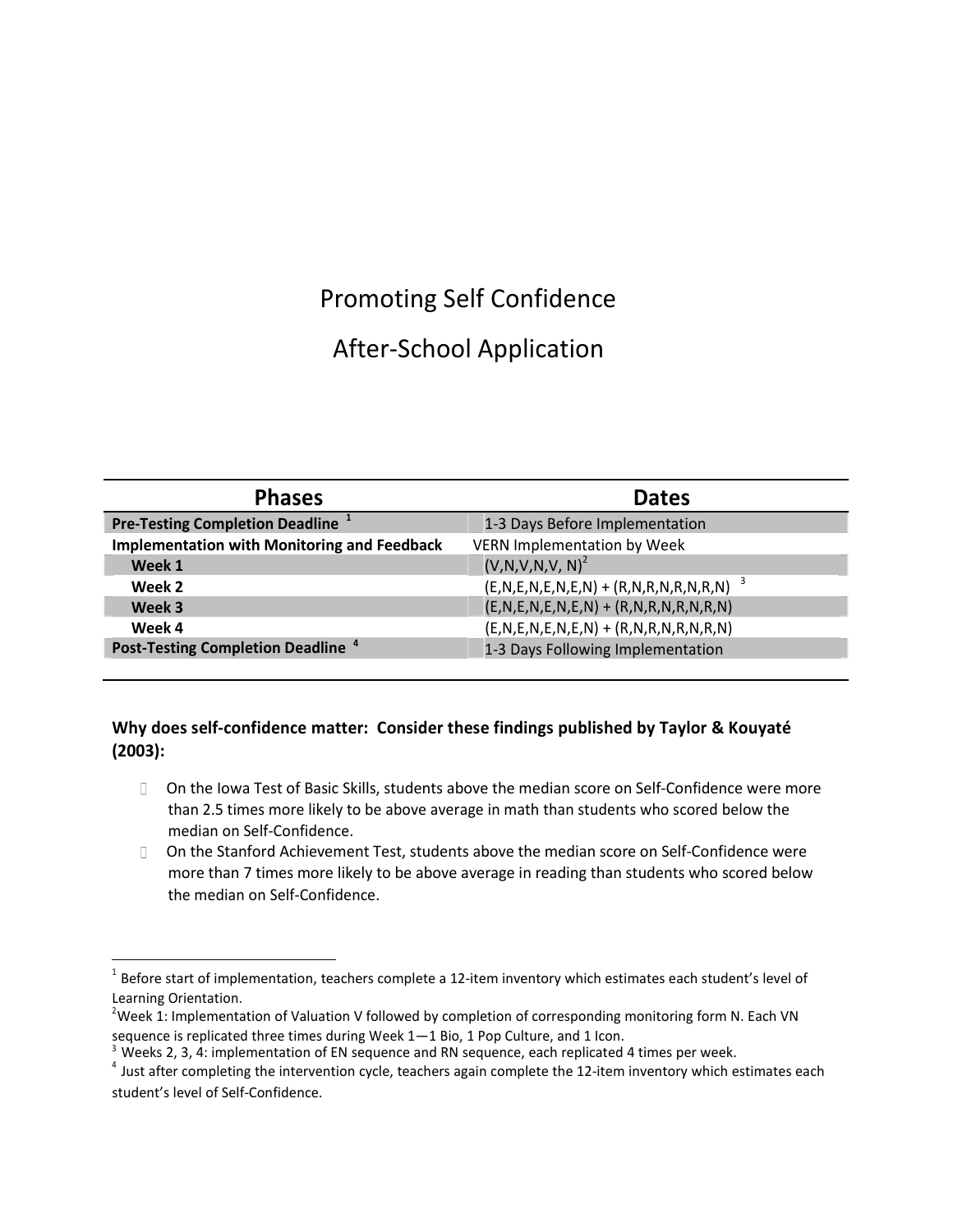

Elanor Holmes Norton, a graduate of Yale Law School...

- Dared to fight for the constitutional rights of all peopple;
- Dared to se rve on gowerning boards of three of America's larg est compamies;
- Pushed for ways to increase opportunities for all Americans;
- Successfull y led the fight for a ffederal law against racial profilling.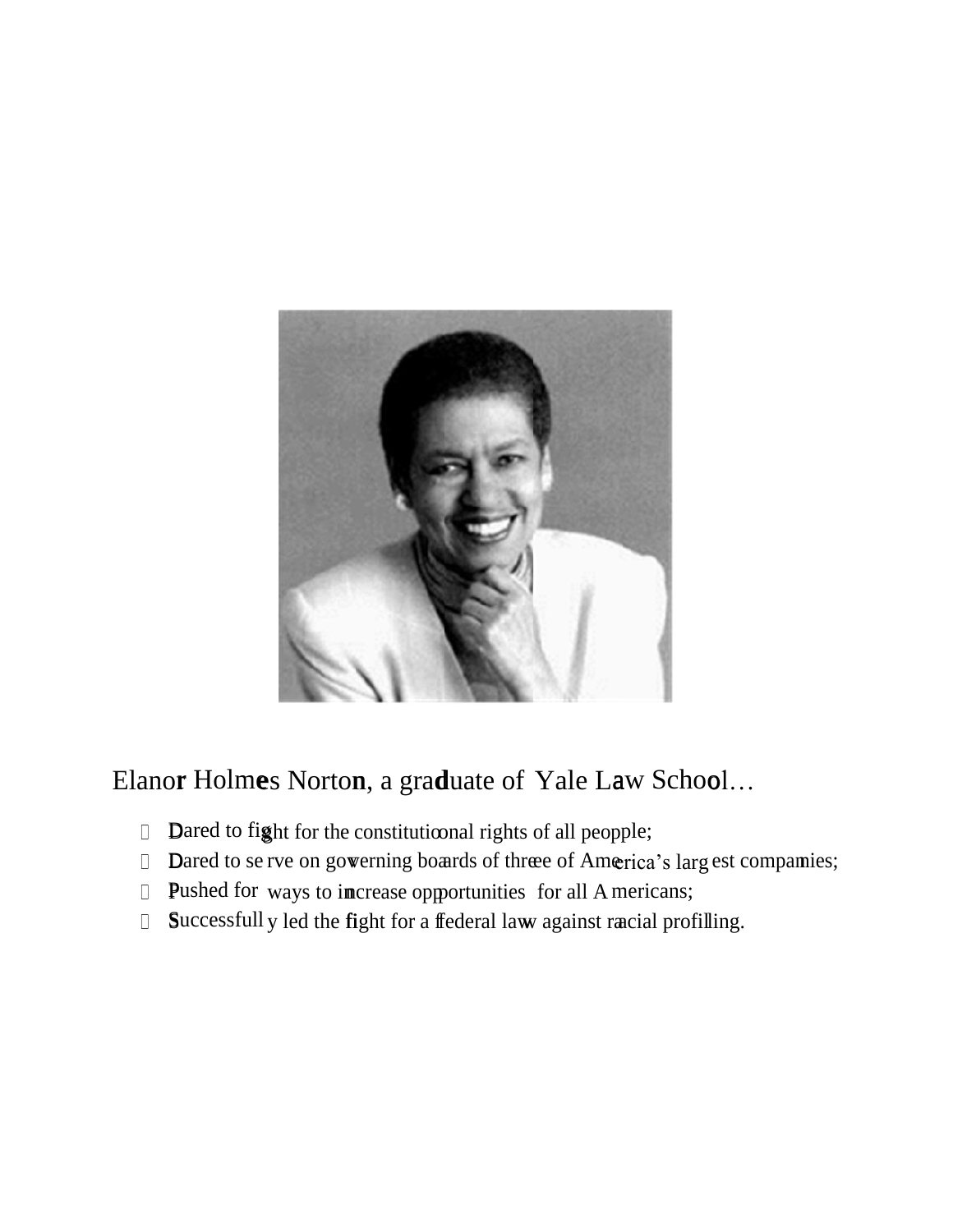# Self– Confidence

## Nkyinkyim

Our Goal



- **Explores, probes, investigates; attentive and enthusiastic;**
- **Eager to examine new ideas;**
- **Daring in constructive ways;**
- **Excited about learning;**
- **Enjoys helping others learn.**

## **n-chin-chin**

leadership, energy, and talent

*A Values for Life Initiative* Jerome Taylor, PhD President and Founder Center for Family Excellence, Inc.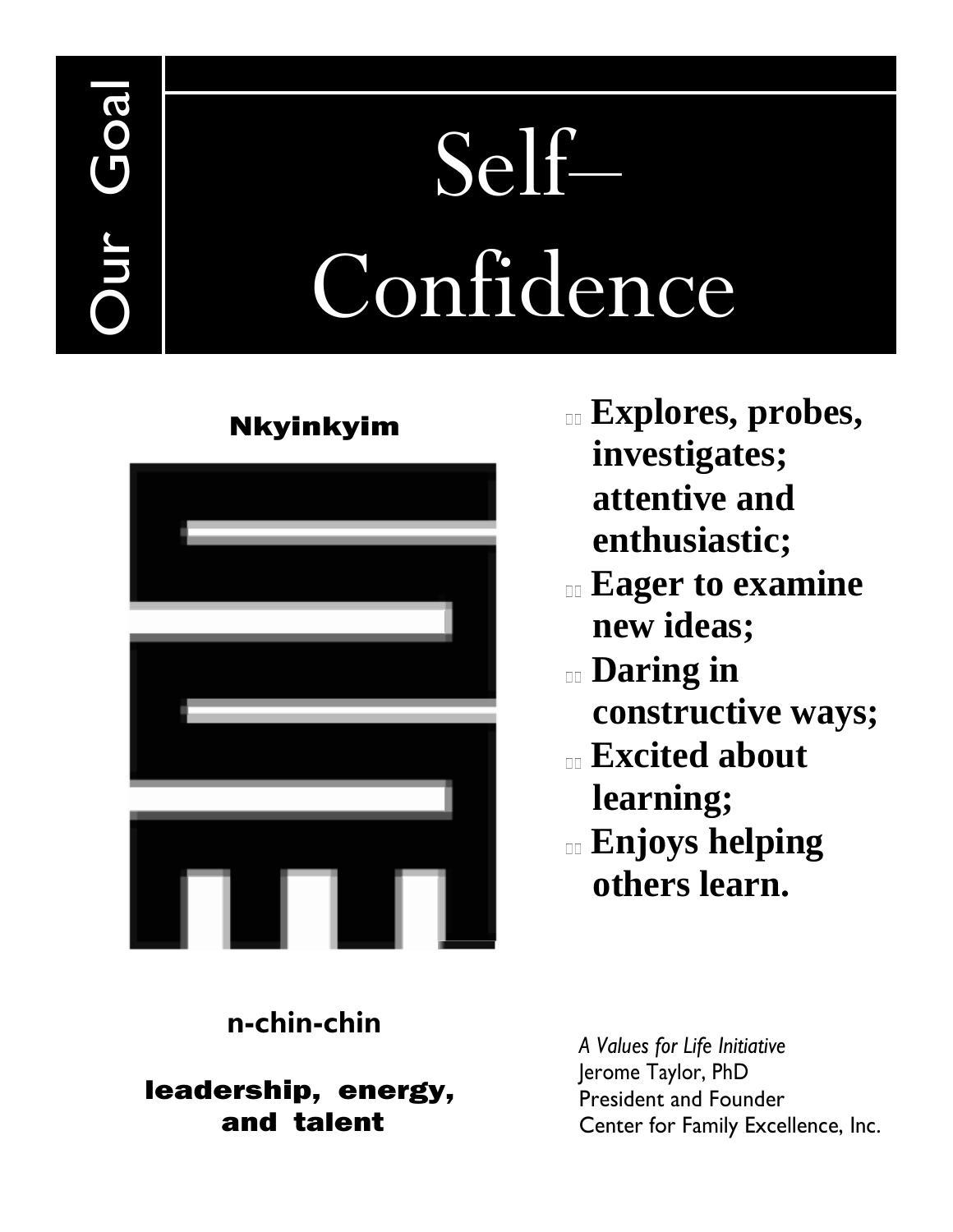*Middle School Series Grades 6-8(Number MSV 4-1-1)* **Self-Confidence**

#### **Introducing Values for Life in the Classroom and After-School, Week-End, or Summer Programs 20**

*Valuation Series: Biography 21*

#### **The Cultural Project Committee on Common Causation Department of Africana Studies University of Pittsburgh Pittsburgh, PA**

*August 15, 2005*

Introduce Background : **Eleanor Holmes Norton** is an accomplished Civil Rights and Feminist Leader, tenured



professor of law and board member of 3 Fortune 500 Companies. Norton received her bachelors degree from from Antioch College and both her Masters and Law Degree from Yale University. Norton is concerned with helping the basic constitutional rights of all Americans and she works faithfully to oppose any kind of discrimination. In 1977, President Jimmy Carter appointed Norton as the first woman chair of the Equal Employment Commission; a federal

agency created to en discrimination based on sex, race, religion, or national origin in the hiring practices of businesses. In November 1990, Eleanor Holmes Norton became another first; the first woman and second person elected to represent the District of Columbia in the United States House of Representatives. Ms. Norton is also a Co-Founder of the South Africa Divestment Movement the National Women's Political Caucus, and the National Congress of Black Women. She is the recipient of over 50 honorary degrees, has been named Washingtonian of the year, and has been named one of the most powerful women in Washington by Washington Magazine and one of the most distinguished women in America by surveys in national magazines.

- Share Attributes Relevant to the Value: 3. **Eleanor Holmes Norton** showed self-confidence by…
	- daring to become a civil rights leader. a.
	- being an enthusiastic advocate for fairness and justice for all. b.
	- daring to be the first African American to hold national positions of responsibility c.
	- exploring new ways to increase opportunities for all Americans. d.
	- e. being out front in passing a a federal law against racial profiling.

 $20$  This initiative is structured around values identified by parents, teachers, and clergy as important to the future well-being of children and youth— *Love and Respect, Interpersonal Skills, Learning Orientation, Self-Confidence, Self-Persistence, Self-Esteem, and Self-Reliance*. Since this project is anchored by values consensually affirmed by community, we

refer to it as our Axiological Project. 21 Valuation methods are designed to introduce and process cultural materials in a manner that deepens students' appreciation and expression of each value. Research has shown that students rated as average or above on each value are a minimum of two and one-half times more likely to score at or above average on standardized tests of reading and math.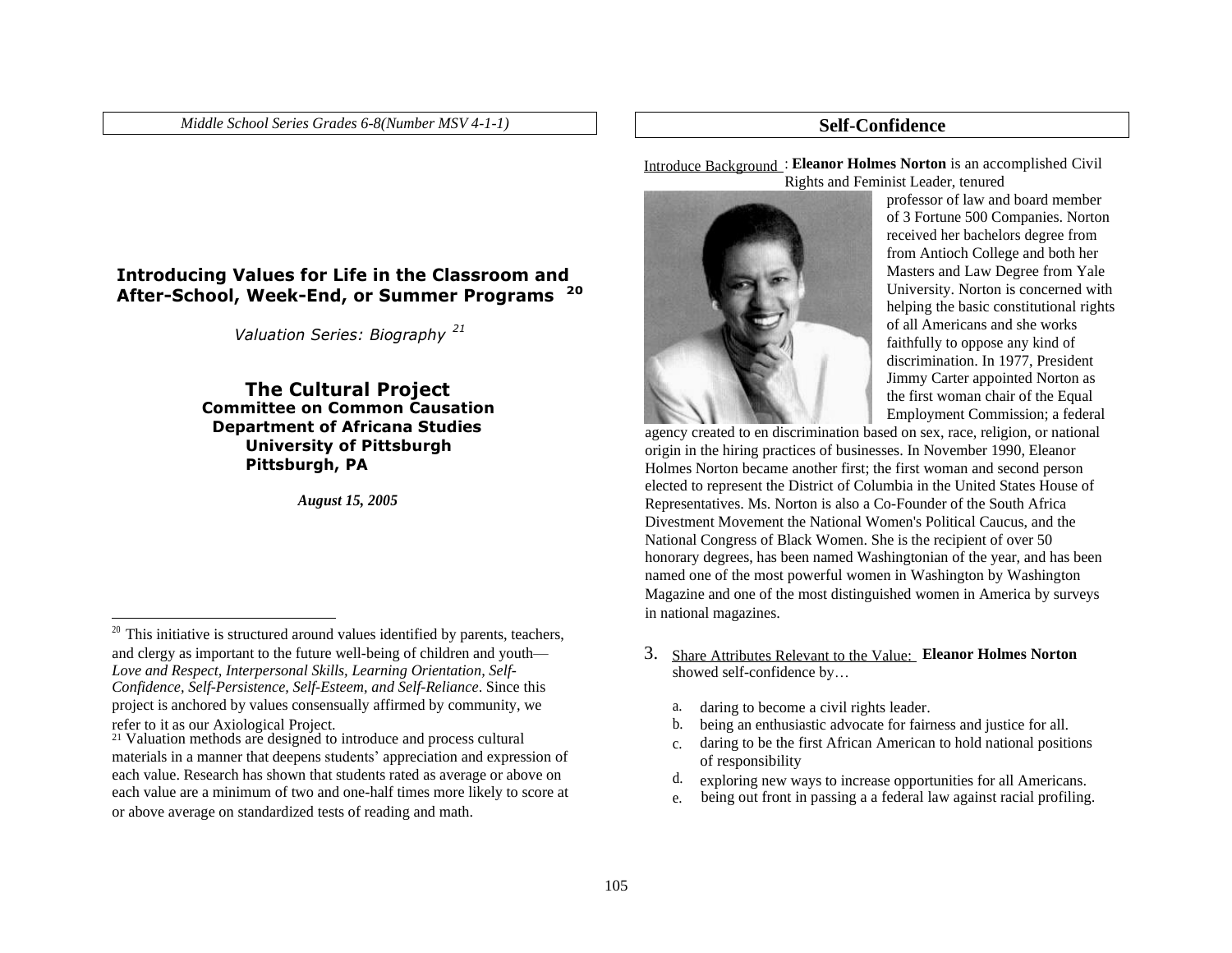6. Discuss Social Implications : Eleanor Holmes Norton was very persistent in working towards equal rights and opportunities for Americans. She has overcome many challenges and holds many firsts.. She dares to explore government bills that address issues of Homeland Security, Education, Justice and Economic Development.

Do you know people who have high self-confident like Eleanor Holmes Norton? How would you describe them? Do you know people who have low self-confidence? What are they like? How would you describe the difference between those who have high and low selfconfidence? In what ways might living like Eleanor Holmes Norton improve your neighborhood or community?

- 4. Discuss Educational Implications: Eleanor Holmes Norton...
	- Works for Higher Education Opportunities for low income students.
	- Holds 50 Honorary Doctorate Degrees.
	- Open to new challenges.
	- As a tenured professor at Georgetown University, she challenges students to fight for what is right.

If students in your school were more like Eleanor Holmes Norton, what would your school be like? What would your neighborhood be like if everyone lived as he did? If you yourself tried to live like Eleanor Holmes Norton, what would your future be like?

5. Strengthen Normative Support: Who agrees with Robbie's answer? Why? Is there a friend or someone in your family you'd like to share *and* discuss the life of Eleanor Holmes Norton with? Will you promise do it this week? Will you share *and* discuss it with this person this week? Will you promise to share with the group how this discussion went?

 $G \circ G$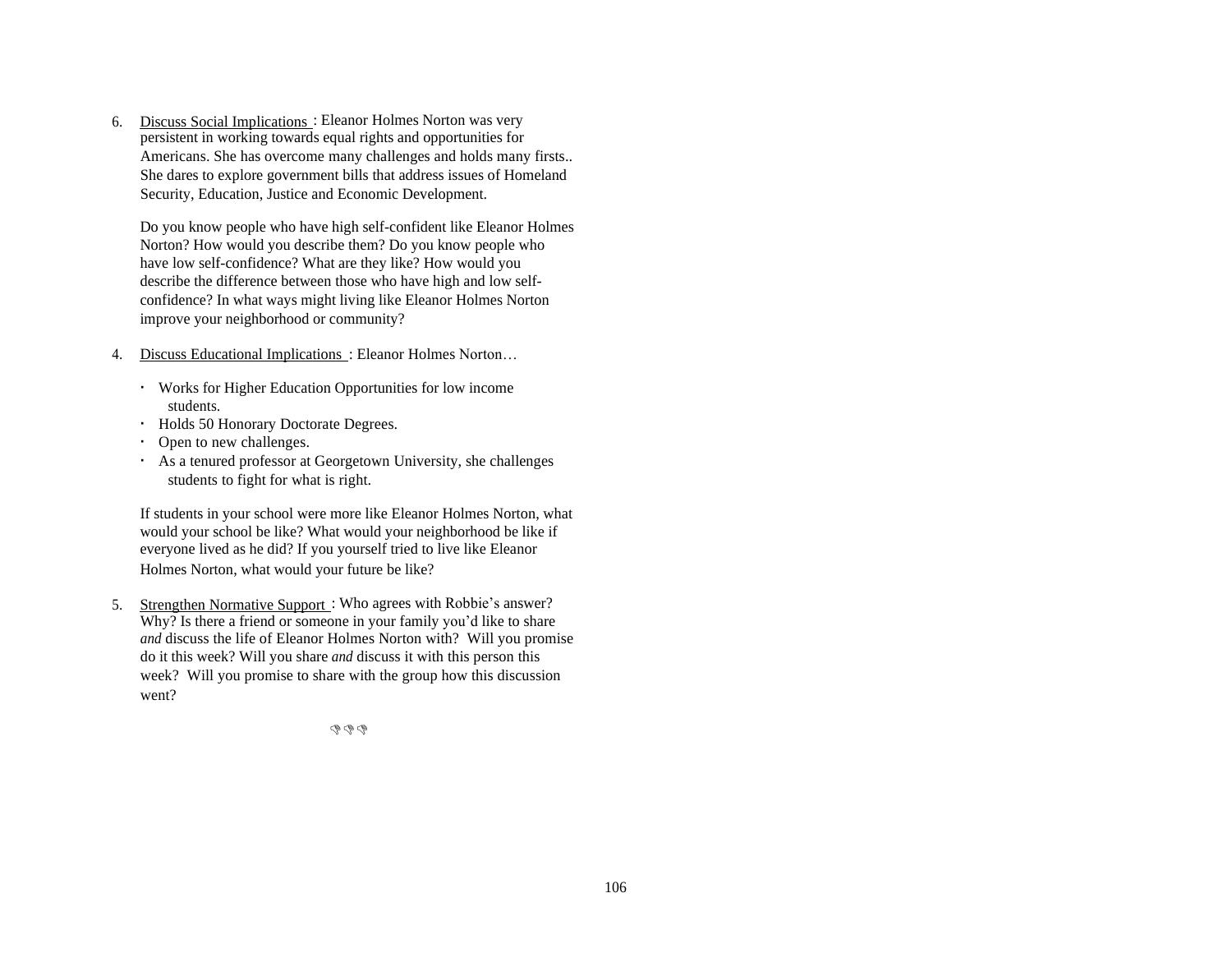*Middle School Series Grades 6-8(Number MS4-2-1)* **Self Confidence**

#### **Introducing Values for Life in the Classroom and After-School, Week-End, or Summer Programs 22**

*Valuation Series: Pop Culture*

#### **The Cultural Project Committee on Common Causation Department of Africana Studies University of Pittsburgh Pittsburgh, PA**

*August* 15, 2005

- 1. Introduce Topic: Fashion designers are attentive and enthusiastic when faced with a new challenge requiring them to create a new style or trend. They are eager to meet new people, explore new ideas and take risk. They are daring with their choice of colours and patterns. Black Fashion designers who were interested in supporting other Black Fashion designers established the Black Fashion Designers Association, Inc. According to the President and CEO of the association, **Cathleen C. Laporte**, the association is a not-for-profit corporation whose mission is to identify and confront many obstacles faced by Black Fashion Designers. The primary objective of the organization is to increase the visibility of Black Fashion Designers within the industry in four ways:
	- daring to create the Black Fashion Designers Association, Inc a. in 1993
	- b. public awareness and involvement
	- c. marketing & promotional development
	- d. business and economic development
	- e. career and educational development.
- Share Attributes Revelant to Value : **Cathleen C. Laporte** showed selfconfidence by…
	- daring to create the Black Fashion Designers Association, Inc a. in 1993
	- b. laying out different alternatives such as public awareness and marketing strategies to bring recognition to her cause
	- c. being open to interacting with different people on both sides of the dispute
	- d. being willing to take chances in addressing this issue when others were silent.
- 3. Discuss Social Implications : Do you know people who are selfconfident like Ms. Laporte? What are they like? Do you know people who have low self-confidence? What are they like? If there were more people like Ms. Laporte, what would your neighborhood be like? If you were more like Ms. Laporte, what would your future be like?
- Educational Implications : If students in your school were high in selfconfidence, what would your school be like?
- 5. Share Normative Support: Who agrees with Robbie's answer? Why? Is there a friend or someone in your family you'd like to share *and* discuss Ms. Laporte with? Will you promise to do it this week? Will you share

<sup>22</sup> This initiative is structured around values identified by parents, teachers, and clergy as important to the future well-being of children and youth—  $4.$ 

*Love and Respect, Interpersonal Skills, Learning Orientation, Self- Confidence, Self-Persistence, Self-Esteem, and Self-Reliance. Since this* project is anchored by values consensually affirmed by community, we refer to it as our Axiological Project.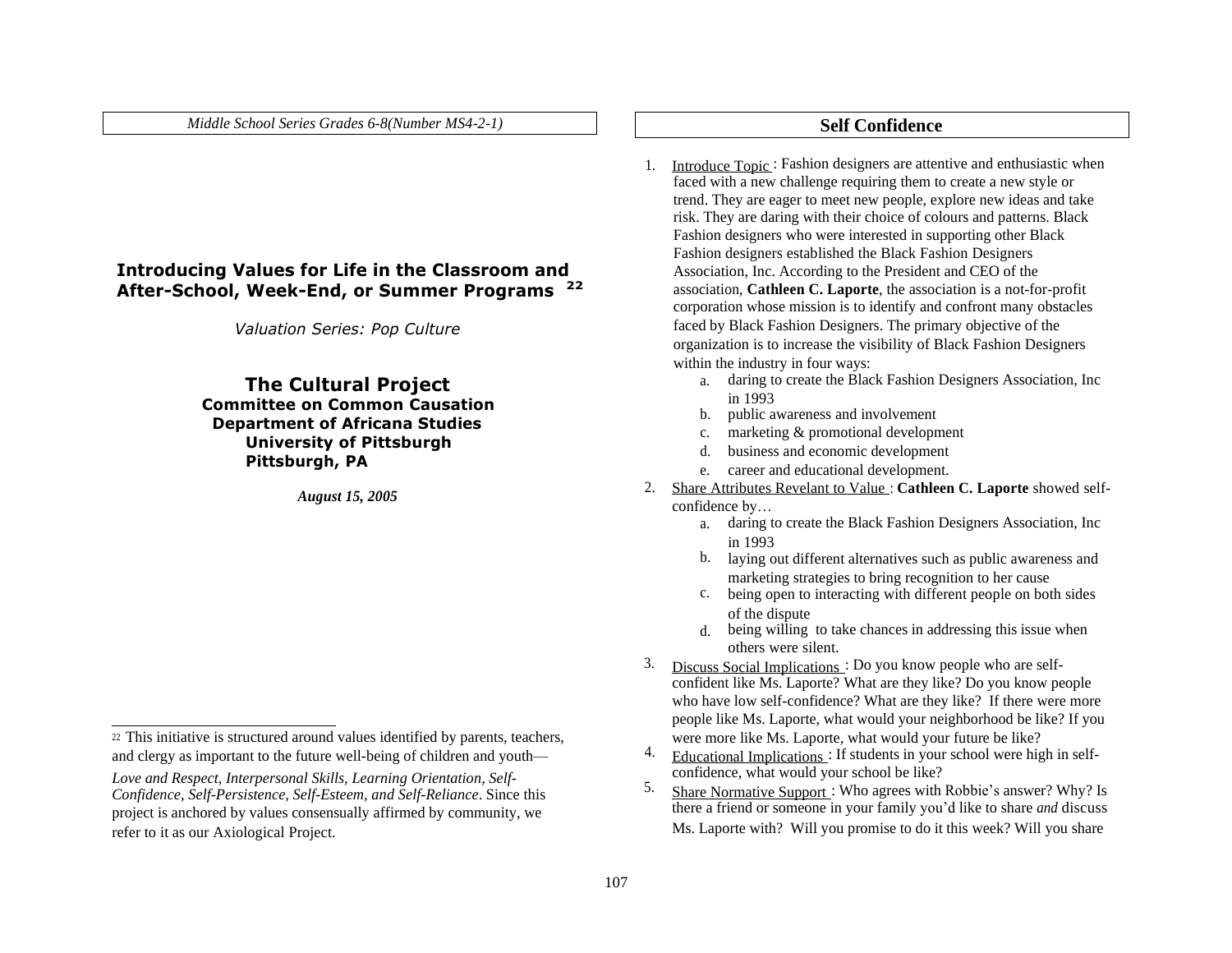*and* discuss it with this person this week? Will you promise to share with the group how this discussion went?

 $\mathcal{L} \mathcal{L} \mathcal{L}$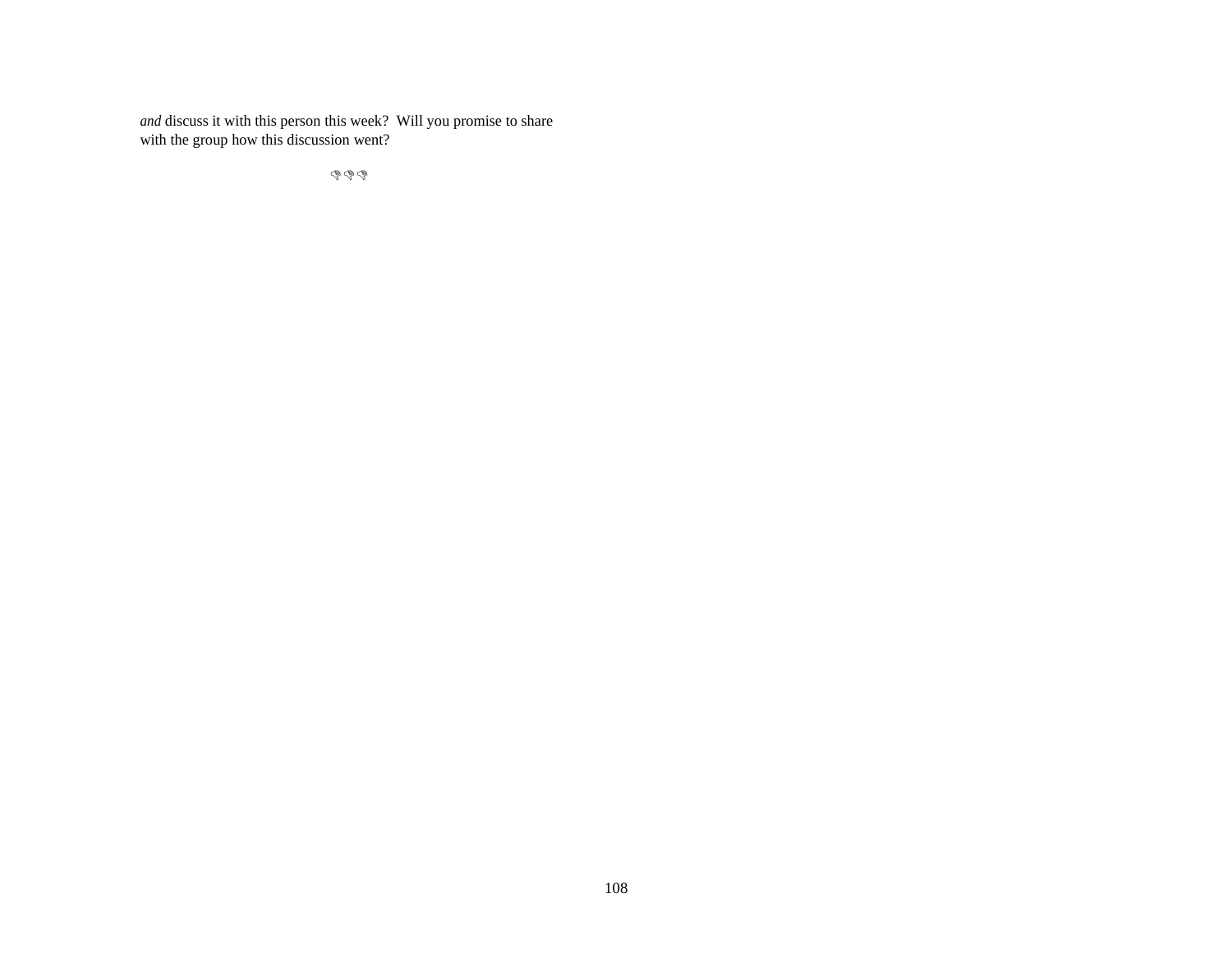*Middle School Series Grades 6-8 (Number MSV4-3-1)* **Self-Confidence**

#### **Introducing Values for Life in the Classroom and After-School, Week-End, or Summer Programs 23**

*Valuation Series: Icon 24*

#### **The Cultural Project Committee on Common Causation Department of Africana Studies University of Pittsburgh Pittsburgh, PA**

*August 15, 2005*

1. Introduce the Icon: THE AKAN OF GHANA have come up with the Adinkra Symbol system which represents values that they think are



important to the well-being of persons and their communities. One of these values is shown by the symbol **Nkyinkyim** (pronounced n-chinchin) which stands for leadership, energy, and talent. Why do you think the Akan of Ghana think this symbol is important a person's life?

How would make someone's life better?

- 2. Discuss Major Attributes Defining the Icon:
	- a. What does 'leadership' mean to you?
	- b. What does 'energy' mean to you?
	- c. What does 'talent' mean to you?
- 3. Discuss Interrelationships:
	- Does this icon relate to the life of Eleanor Holmes Norton? In what way? a.
	- b. Does this icon relate to the life of Ms. Laporte? In what way?
- 4. Discuss Social Implications: Do you know people who deserve to be awarded this icon? What are they like? Do you know people whose lives don't deserve this icon? What are they like? How would you describe the difference between those who lives full of leadership, energy, and talent and those who do not? In what ways might living to deserve this award improve your neighborhood or community?
- 5. Discuss Educational Implications : If the behavior of most students in your school deserved of this award, what would your school be like? What would your neighborhood be like if everyone there deserved this award? If you yourself lived in a manner deserving of this award, what would your future be like?
- Strengthen Normative Support: Who agrees with Robbie's answer? Why? Is there a friend or someone in your family you'd like to share *and* discuss this award with? Will you promise to do it this week? Will you share *and* discuss it with this person this week? Will you promise to share with the group how this discussion went?

 $\mathcal{G} \oplus \mathcal{G}$ 

<sup>23</sup> This initiative is structured around values identified by parents, teachers, and clergy as important to the future well-being of children and youth— 6. *Love and Respect, Interpersonal Skills, Learning Orientation, Self-Confidence, Self-Persistence, Self-Esteem, and Self-Reliance*. Since this project is anchored by values consensually affirmed by community, we refer to it as our Axiological Project.

<sup>&</sup>lt;sup>24</sup> Valuation methods are designed to introduce and process cultural materials in a manner that deepens students' appreciation and expression of each value. Research has shown that students rated as average or above on one or more values are a minimum of two and one-half times more likely to score at or above average on standardized tests of reading and math.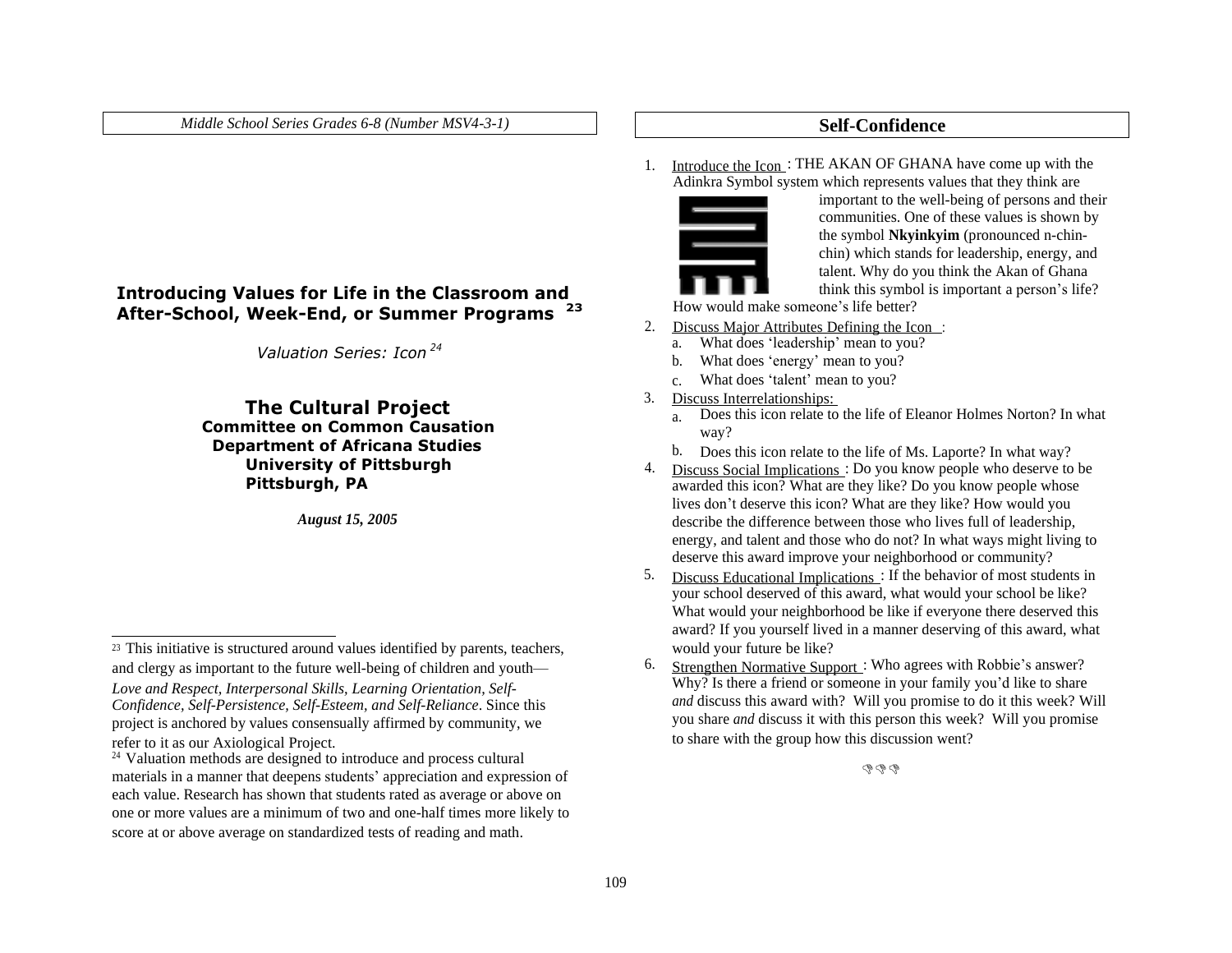#### **Using Culturally Grounded Materials to Encourage Value-Congruent Behavior, Correct Value-Incongruent Behavior, and Enhance Emotional Resilience 6**

*Exemplification: Self-Confidence*

**The Cultural Project Committee on Common Causation Department of Africana Studies University of Pittsburgh Pittsburgh, PA**

#### *Middle School Series Grades 6-8* Encouraging Positive Behavior: Self-Confidence

**(Observe):** Class, I've learned that many of you are not thinking about going on to college. Some of you think that since no one in your family has finished college that college is not for you. To me this is a problem of self-confidence. **(Link):** You remember our discussion of Eleanor Norton Holmes? She was the first African American in many things. You can be too! **(Recognize):** Now…Who here want to go to college? Ms. Holmes would be proud!

#### Correcting Negative Behavior: Self-Confidence

**(Observe):** Class, I've learned that many of you think not much can be done about the problems in our community—student underachievement, neighborhood crime, and the like. Some students think this is just the way it is. To me this shows a problem in self-confidence. **(Link):** Do you remember our discussion of Cathleen Laporte? She formed a national organization to fight racial prejudice in the fashion industry. **(Correct):** What can you do to fight problems like student underachievement and neighborhood crime?. **(Recognize):** As positive student ideas are generated, recognize the effort: 'That's it! I'm sure Cathleen Laporte would be proud!

#### Building Resiliency: Self-Confidence

*August* 15, 2005 *(Observe):* Class, it's normal to have doubts from time to time about whether you can do well in school. But doubting too often can be a problem in self-confidence. **(Probe):** Take a moment to think about what you do when you doubt your ability to do well in school. **(Link):** Remember the **Nkyinkyim** symbol (pronounced n-chin-chin) of the Akan of Ghana? It stands for leadership, energy, and talent as reflected in the lives of Eleanor Norton Holmes and Cathleen Laporte. **(Apply):** Here, take a copy of this Nkyinkyim symbol. Put it in your notebook to keep you reminded of what to do when doubts come. Above all, put it in your heart! Is there a friend who doubts his or her ability to do well in a subject? Would you like to share and discuss this symbol with him or her? Or a family member? Will you do it? When do you plan to do it?

 $\mathbb{R}^n$ 

<sup>6</sup> This initiative is structured around values identified by parents, teachers, and clergy as important to the future well-being of children and youth—*Love and Respect, Interpersonal Skills, Learning Orientation, Self-Confidence, Self-Persistence, Self-Esteem, and Self-Reliance*. Since this project is anchored by outcomes of value to community, we refer to it as our Axiological Project.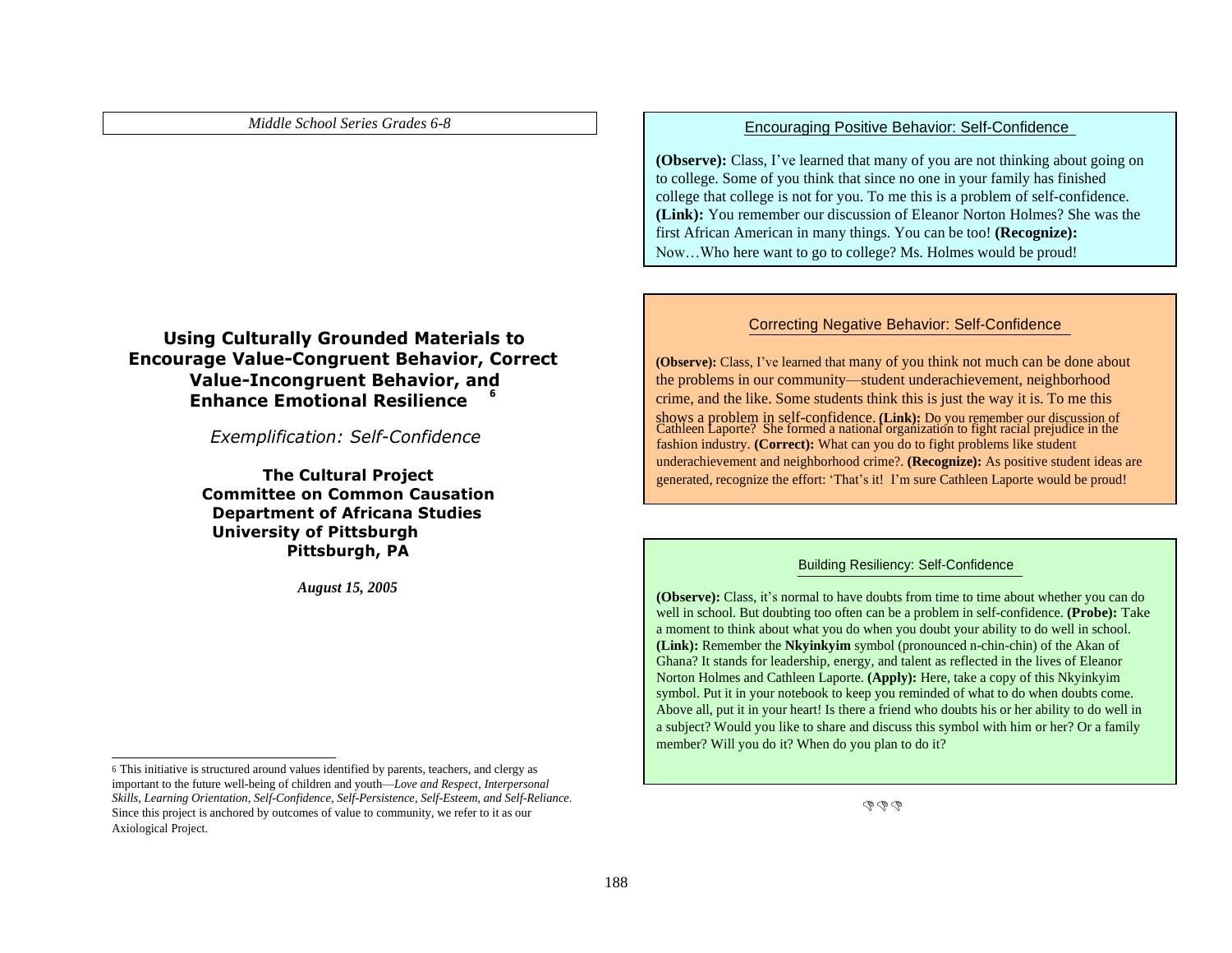# Self– Confidence

## Nkyinkyim



- **Explores, probes, investigates;**
- **Attentive and enthusiastic;**
- **Eager to examine new ideas;**
- **Daring in constructive ways;**
- **Excited about learning;**
- **Enjoys helping others learn.**

## **n-chin-chin**

Student's Name: Date:

Our Goal

*A Values for Life Initiative* Jerome Taylor, PhD President and Founder Center for Family Excellence, Inc.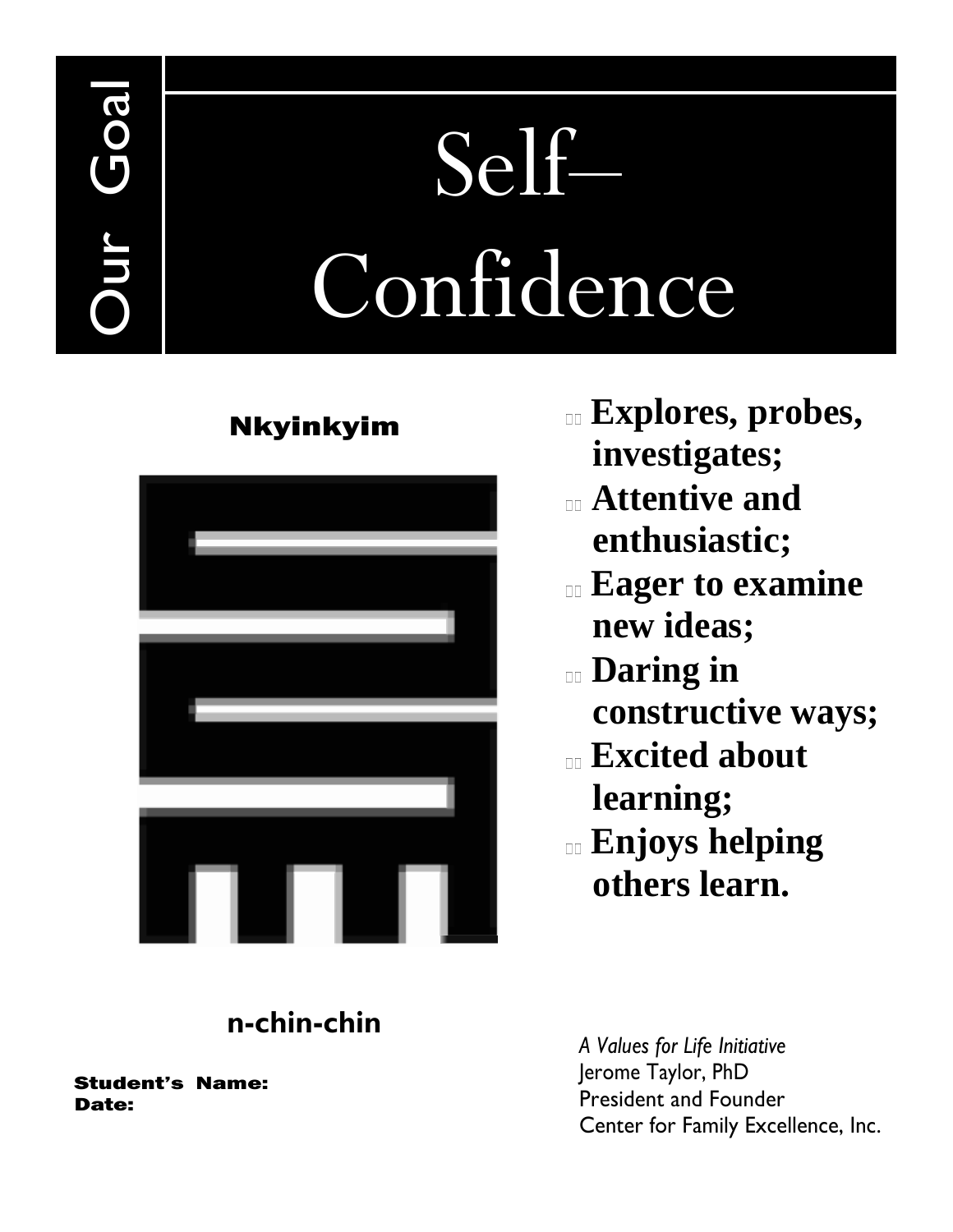### **Routines**

Pedagogical Strategies that Accelerate Academic, Social, and Emotional Excellence Jerome Taylor, Ph.D. & Malick Kouyaté, Ed.D. July 10, 2007

*Routines:* From Exhibit 1, we identify 11 core behaviors that in different combinations promote each of the seven Values for Life.

Three core behaviors appear to underlie the medial and behavioral expression of each of value:

- *Provides Learning Opportunities PL* (using multiple approaches, diverse materials, different settings),
- *Stimulates Inquisitiveness SI* (kindling curiosity, wonder, enthusiasm), and
- *Stimulates Language SL (*developing and probing concepts, applications, insights).

When these identified behaviors (PL, SI, SL) are diminished or undone for whatever reasons (personal, social, economic, health) in whatever contexts (home, school, church, neighborhood, recreation center), there may be general or selective impairments in Values for Life outcomes.

|                  |                           | <b>Values</b>             | for | Life        |      |     |
|------------------|---------------------------|---------------------------|-----|-------------|------|-----|
| <b>Critical</b>  |                           |                           |     |             |      |     |
| <b>Behaviors</b> | LO                        | LR                        | SC  | SE          | SP   | SR  |
| 1. PL            | X                         | X                         | X   | X           | X    | X   |
| 2. SI            | $\boldsymbol{\mathrm{X}}$ | X                         | X   | X           | X    | X   |
| 3. SL            | X                         | X                         | X   | $\mathbf X$ | X    | X   |
| 4. EA            |                           | X                         |     |             |      |     |
| 5. CW            |                           | X                         |     | X           |      |     |
| 6. UI            |                           | $\boldsymbol{\mathrm{X}}$ |     |             |      |     |
| 7. GR            | X                         |                           | X   | X           |      |     |
| 8. SO            |                           |                           |     |             | X    | X   |
| 9. RO            |                           |                           |     |             | X    | X   |
| 10. SA           |                           |                           |     |             |      | X   |
| 11. SRP          |                           |                           |     |             |      | X   |
| Proportion       | .71                       | .70                       | .79 | .79         | .77. | .85 |

**Exhibit 1:** Behavioral Routines Associated with Each Value **Interpretative** Note

*Values for Life:* LO=Learning Orientation, LR=Love & Respect (includes Interpersonal Skills because it was so statistically entwined with Love & Respect), SC=Self-Confidence, SE=Self-Esteem, and SR=Self-Reliance.

*Critical Behaviors:* PL=Provides Learning Opportunity; SI=Stimulates Inquisitiveness, SL=Stimulates Language, EA=Expresses Affection, CW=Communicates Warmth, UI=Uses Induction Techniques, GR=Gives Reinforcement, SO=Stimulates On-Task Behavior, SO=Reverses Off-Task Behavior, SA=Stimulates Autonomy; SRP=Stimulates Role Play.

 In the first column of Exhibit 1, our research indicates that one or more of four critical behaviors (Provides Learning Opportunity (PL), Stimulates Inquisitiveness (SI), Stimulates Language (SL), and Gives Reinforcement (GR) just preceded within a range of 15 seconds the expression of Learning Orientation (LO) in 71 percent of the parentchild observations on which this exhibit is based. This subset of critical behaviors we refer to as the *behavioral routine* associated with Learning Orientation. By following each column in an analogous manner, it is possible to identify behavioral routines associated with each remaining value.

 By following each row, it would appear that PL, SI, and SL are core behaviors common to the medial and behavioral expression of each value.

 These patterns discovered in our parenting lab we've found to apply as well to classrooms in preschool and elementary settings. Presently, we are evaluating the validity of these linkages on samples of socially distress adolescents and adults within and outside their family settings.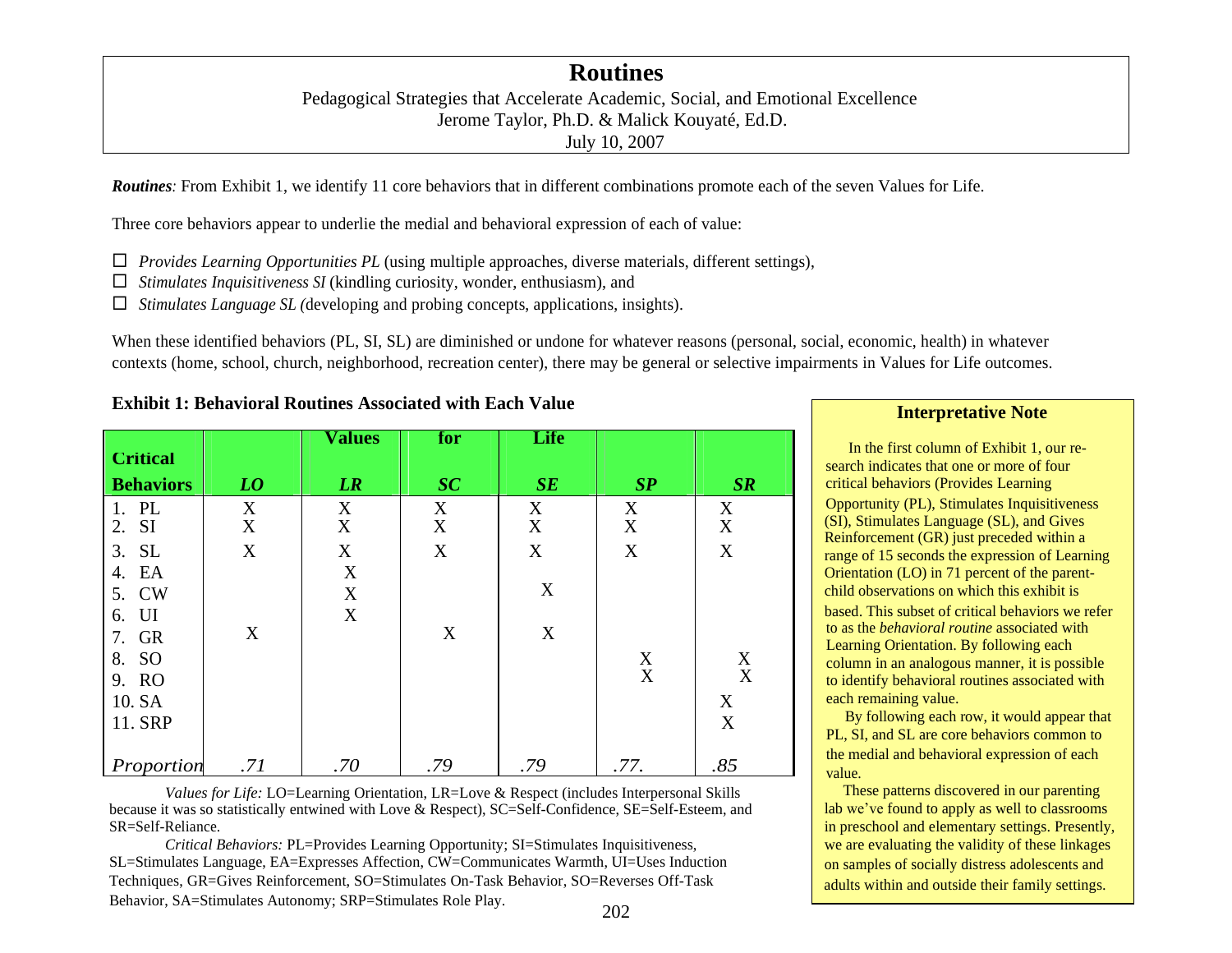We utilize four interrelated pedagogical strategies that fully embrace core behaviors *PL*, *SI*, and *SL* in ways that may accelerate rates of reading and math achievement in the classroom as well as in after-school, week-end, and summer school programs (Taylor & Kouyaté, in preparation). We provide simple illustrations of these pedagogical strategies which together for math and reading instruction that can be easily generalized to other disciplines. These four we shall refer to as **core pedagogical strategies** which we now illustrate for the disciplines of math, reading, and science. A cultural exemplar in the discipline is used to motivates and engage stidemt engagement.

❒ **Math—**probing the relationship between addition and multiplication

- 1. **Objective Learning.** *What is 2 x 3?*
- 2. Active Learning. Jason, what is your favorite pair of socks at home? Let us say that Jason puts \$3.00 in one favorite sock and \$3.00 in the other. Who can show me how to use multiplication to determine how much money Jason has?
- 3. Meaningful Learning. Sheba has 3 DVDs and Tanisha has 3 DVDs. Who can show me two ways of figuring out how many *DVDs they have together?*
- 4. Mindful Learning. Who can explain the relationship between  $3 + 3$  and  $2 \times 3$ ? Yes, that's right, Akela. Teacher then writes on the board and explains the expression  $(3 + 3) = (2 \times 3)$  which is another way of writing Akela's answer. Then teacher writes (3)  $+ 3 + 3 = (? \times 3)$  and gives students a moment to figure out the value of '?'. When students understand the nature of '?', teacher assigns teams (named after famous black mathematicians) to make up 3 problems using sets of 4, 5, and 6 and share their problems and answers to the class with explanations. After comletion: Professor Brown would be proud (see next page).
- ❒ **Reading—**Probing the nature of metaphor

For this lesson segment we use Langston Hughes' (1958) 'The Negro Speaks of Rivers': *I've known rivers ancient as the world* and older than the flow of human blood in human veins. My soul has grown deep like the rivers. I bathed in the Euphrates when *dawns were young. I built my hut near the Congo and it lulled me to sleep***.**

- 1. Objective Learning. Which river does Mr. Hughes mention? Where is it located? Where does he build his house? Where is *that located?*
- 2. Active Learning. In Pittsburgh, from which rivers do we get our drinking water? What's the importance of water for life-for *plants? Trees? Man? What happens when pollution gets in our rivers?*
- 3. Meaningful Learning. What kind of water is Langston Hughes talking about? What things pollute the rivers Langston Hughes is talking about? Does this pollution affect quality of life in our community? Why? Why not? Does this pollution have anything *to do with making poor grades in reading, math, or science? Why? Why not?*
- 4. Mindful Learning, Randy, a 10 year old African American child, attended a racially integrated school. The teacher asked her *students to identify where they were from originally. Jacques, one of his best African American friends responded to the*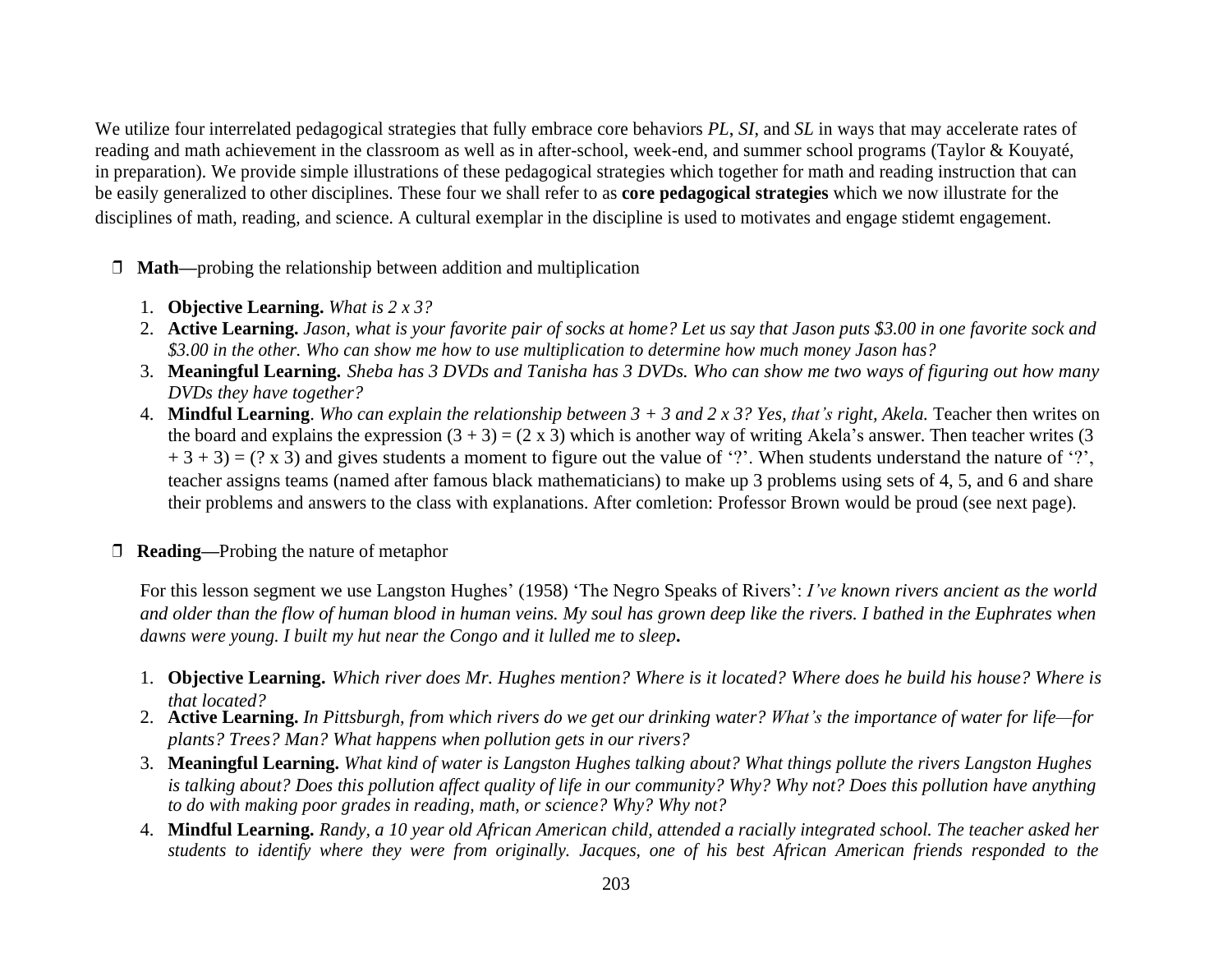# **Self‐Con f fidence f e**

## **Math Whizz**

# Introducing P rofessor E mery Neal Brown



**1 1988.**  statistics, Harvard Univ ersity, u university, **1985; MD**, H arvard t **5** *laude)*; **MA**, statistics, Harvard C College, **1978** *(magna c u m um*  **BA**, mathematics, Harv ard Medical School, **1982; PHD, P** 

#### **T the br rain that communicate with on t ne anoth her in ways that a t HERE T**<br>**li**<br>**l are li**<br>**are li E** ARE MORE THAN 1 BILLION specialize d cells in **n nked to our tho ughts and feeli ngs. n n**

**daring enoug gh to figure out this com mplication—esp u pecially when it's hard to** keep track of just two people talking to on  $\theta$  other? **Imagine that—1 billion cellsstalkinggto one anothe**  $\mathbf{f}$ **! Who would**  $\mathbf{b}$ **e** 

developed powerful **mathematical models** tto describe how Professor Emory Neal Brown is a dare devil with numbers. He has **thousands** of brain cells talk to one another **Amaz** zing!

**Get ready, PFOfessOF Brown, we'll be talki <b>Hg about you! Your the ZO ONE thank you u in advance.** accomplishments will inspire and help us. Your yooung friends in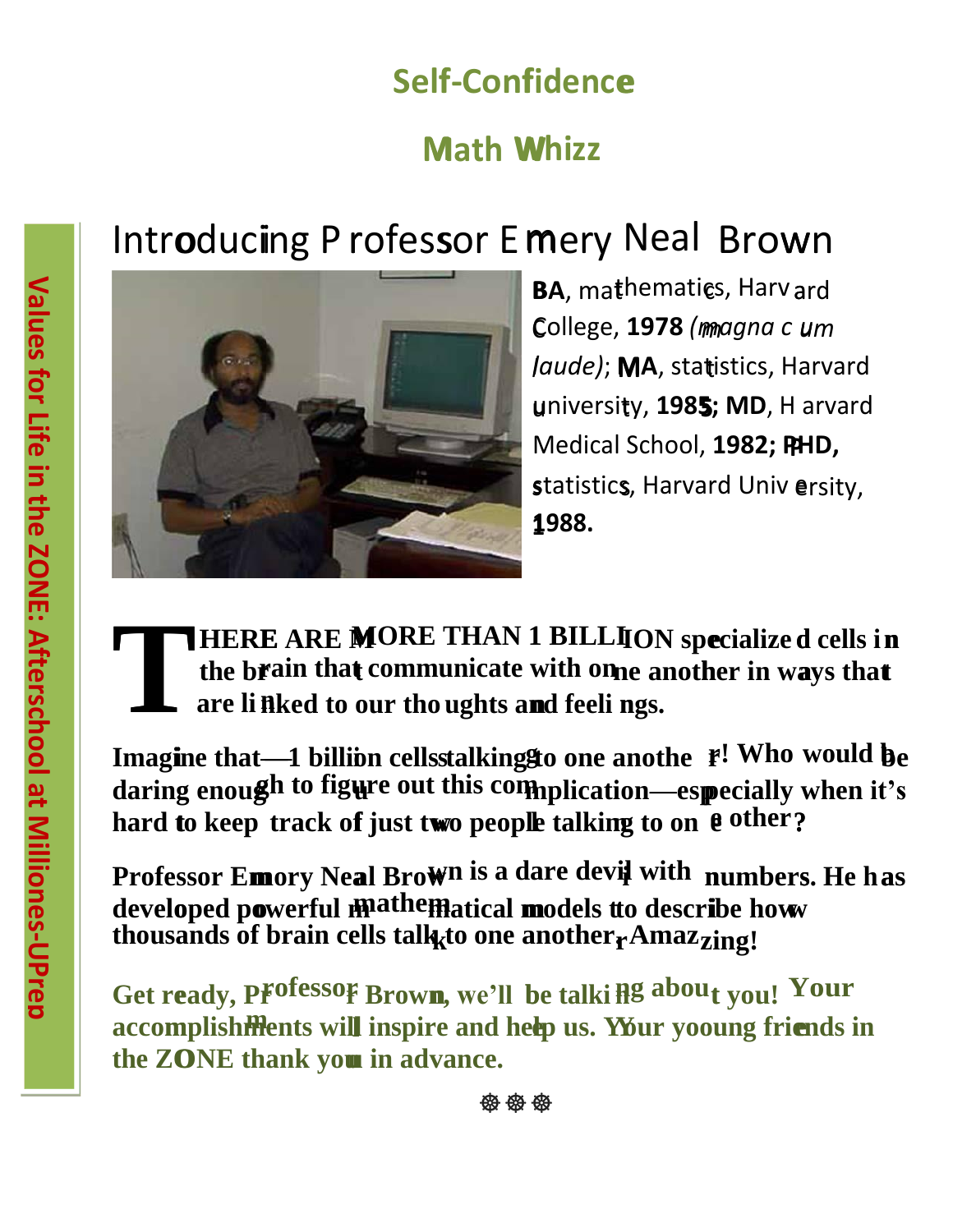*question with 'I'm from Africa' and Randy responded with 'I'm from Cleveland'*. Teacher then assigns students to teams (named after famous black writers) that are instructed to analyze each of the following questions with explanation and justification: *What's the cultural river Randy was talking about? What's the cultural river his friend Jacques was talking*  about? What's the difference? Might this difference offer at least one explanation for why Randy later died of a drug overdose *and Jacques later became a successful businessman and professional actor? Why or why not?* [Link to cultural exemplar.]

❒ **Science—**Probing the nature of patterns, relations, and functions

- 1. **Objective Learning.** Students are first asked to describe patterns involving blue 'b' and yellow 'y' blocks, *e.g.*, 'bybyybyyyb'. They are then asked to predict what would come next ('yyyy'). Finally, they are asked to provide reasons for their answers.
- 2. **Active Learning.** Working in small teams (named after famous black scientist) students, using different colored pencils or cut outs, create simple to complex pattern games. They share then with other students who are challenged to describe the pattern and predict what would come next with reasons solicited for each prediction.
- 3. Meaningful Learning. Let's talk about other patterns. Who saw a tree today on the way to school? Did you know you can tell *how old a tree is by the number of rings it has?* Teacher illustrates and passes out examples to small teams of students who provide an oral report on the age of each tree along with their justification. As a class project, teacher then asks each team to combine their data to make a serial chart of tree ages from each team. Each student team is then provided a chart laying out the progression of obesity over the last 5 years. Students are asked to predict level of obesity 5, 10, and 12 and one-half years from now. Graphs are created and students from teams are asked to explain and justify their productions. 1
- 4. Mindful Learning, Let's say your tree is 5 years old now. How old will it be 8 years from now? Yes, that's right: 13 years old! Now let's say your tree is 12 years old now. How old will it be 10 years from now? That's right: 22 years old! Student teams are then asked to answer and justify their answer to the following questions: *Can you show me a general way of*  predicting the age of your tree at any future time if you know the age of that tree right now? Can you show me a general way *for predicting obesity at some future point in time?* [Link to cultural exemplar.] 2

In the application of these lessons, teachers are instructed on the importance of calling not only on students eager to respond but also on students who have not responded. This recommendation, an integral feature of the Knowledge is Power Program (KIPP), is designed to enhance basic skills and conceptual understandings of *all* students.

 **Reading.** We choose Langston Hughes' poem 'The Negro Speaks of Rivers' to provide a complementary example for the discipline of language arts. His poem begins thusly: I've known rivers: I've known rivers ancient as the world and older than the

<sup>&</sup>lt;sup>1</sup> Also, teacher could use simple introduction to patterns involving earth's rotation around its horizontal axis to explain the onset of night and day or the tilting on its vertical axis to explain the onset of winter and summer seasons—first lessons in the discipline of celestial mechanics.

 $2<sup>2</sup>$  If footnote 4 is followed, here the question would involve soliciting student explanations of what might happen to night and day cycles if the earth's rotation around its horizontal axis is slowed or what might happen to the seasons if the earth's rotation around its vertical axis got stuck. Questions then follow on how these changes would affect life in the neighborhood, in the nation, in the world.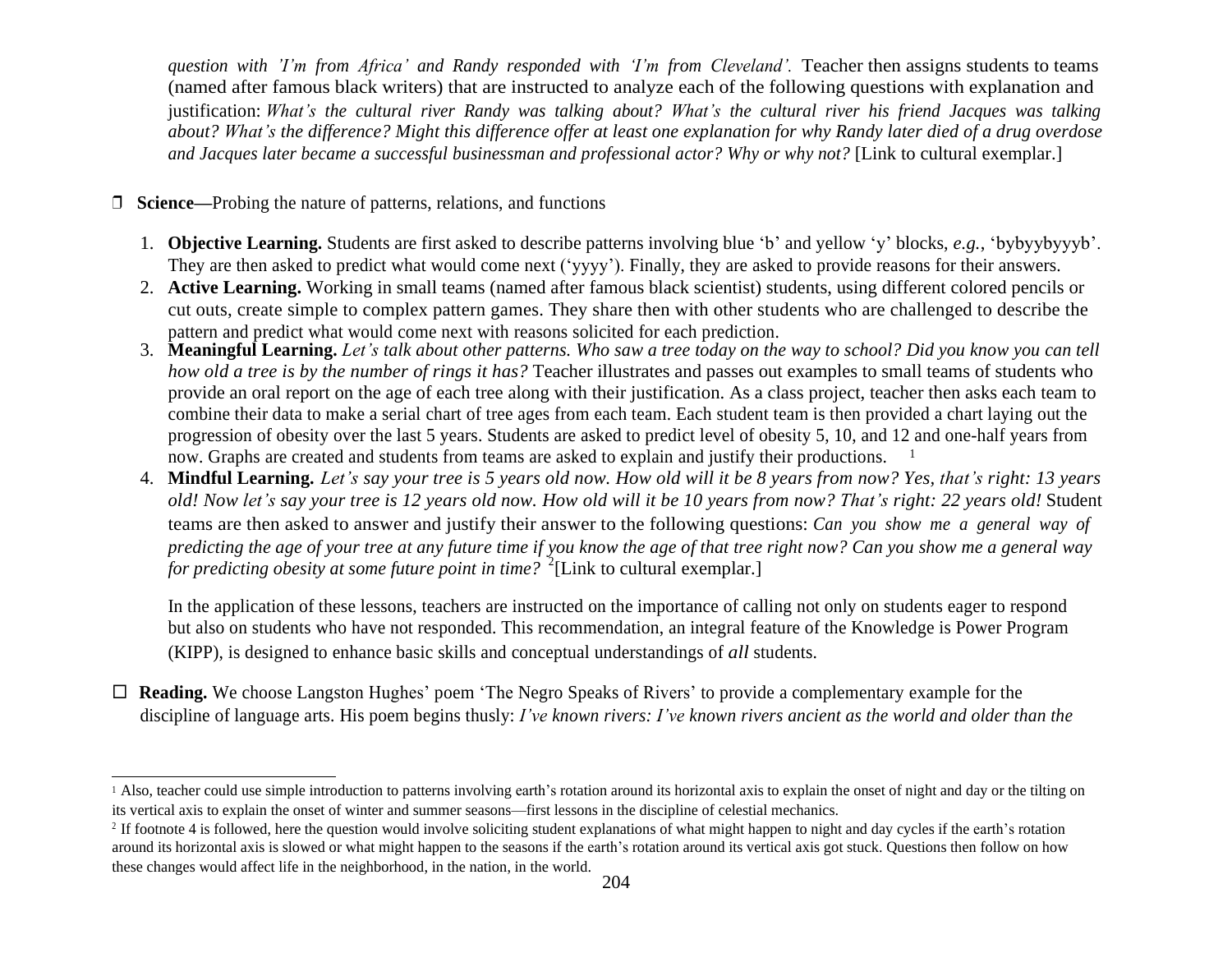flow of human blood in human veins. My soul has grown deep like the rivers. I bathed in the Euphrates when dawns were young. I *built my hut near the Congo and it lulled me to sleep***.**

- 1. Objective Learning. Which river does Mr. Hughes mention? Where is it located? Where does he build his house? Where is *that located?*
- 2. Active Learning. In Pittsburgh, from which rivers do we get our drinking water? What's the importance of water for life-for *plants? Trees? Man? What happens when pollution gets in our rivers?*
- 3. Meaningful Learning. What kind of water is Langston Hughes talking about? What things pollute the rivers Langston Hughes is talking about? Does this pollution affect quality of life in our community? How? Does this pollution have anything to do *with making poor grades in reading, math, or science?*
- 4. Mindful Learning. Randy, a 10 year old African American child, attended a racially integrated school. The teacher asked her students to identify where they were from originally. Henry, one of his best African American friends responded to the question with 'I'm from Africa' and Randy responded with 'I'm from Cleveland'. What's the cultural river Randy was talking about? What's the cultural river his friend Henry was talking about? What's the difference? How might this difference explain why Randy later died of a drug overdose and Henry later became a successful businessman and professional actor? [Link.]

Beyond these **core pedagogical strategies** are eight **complementary strategies** which in various combinations with the core are associated with each value (See Exhibit 1):

- 1. *Expresses Affection EA* (being available, being resourceful, meeting students' needs, affirming basic teacher regard for students—'You're someone special!')
- 2. *Communicates Warmth CW* (smiling, patting student on shoulder, touching back of student's hand)
- 3. *Uses Induction Techniques UI* (soliciting *and* offering reasons, justifications, explanations)
- 4. *Gives Reinforcement GR* (using valuation and exemplification materials—biographies, folktales, stories, proverbs, icons—to recognize value-congruent behaviors)
- 5. *Stimulates On-Task Behavior SO* (anticipating trouble spots, providing instruction on how to get through trouble spots, using nonverbal head nod or smile or touch on back of hand to reinforce students' task engagement)
- 6. *Reversing Off-Task Behavior RO* (using a calm approach, diagnosing the problem, explaining the problem to student, providing hint on problem solution, and offering opportunity for student to implement and rehearse solution, and then explain the solution to you)
- 7. *Stimulates Autonomy SA* (encouraging use of internal and external resources in carrying out individual and group projects)
- 8. *Stimulates Role Play SRP* (using skits, bees, and role or game simulations to instruct in math, reading, science, social studies, *etc.*)

Consulting Exhibit 1, we note that implementing the core behaviors PL, SL and SI along with complementary behaviors SO, RO, SA, and SRP are associated with medial and behavioral expressions of Self-Reliance 85 percent of the time. Following this procedure we identify how core and complementary instructional behaviors blend to enhance the medial and behavioral expression of each value.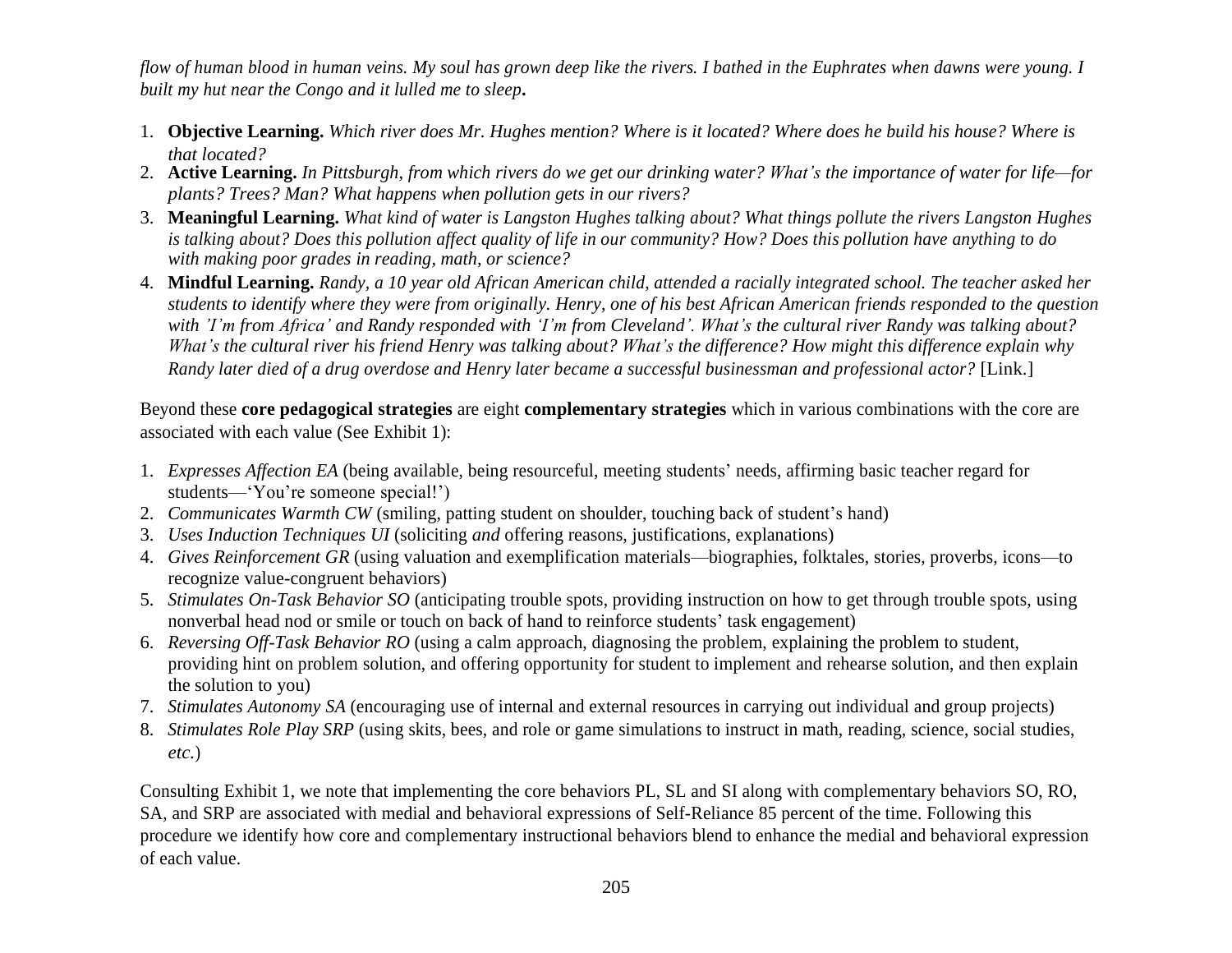|  |  |  |  |  |  |  | <b>Weekly Monitor for Middle School Teachers (7/10/2007)</b> |
|--|--|--|--|--|--|--|--------------------------------------------------------------|
|--|--|--|--|--|--|--|--------------------------------------------------------------|

**Name of Teacher:\_\_\_ Target** 

**Value\_\_ Corresponds the Classic Starting (Month Day/Year)\_\_\_\_\_\_\_\_\_\_\_\_\_\_**\_\_\_\_\_\_\_\_\_\_\_\_\_\_\_

<u> 1980 - Johann Barbara, martxa amerikan personal (h. 1980).</u>

## **Valuation**

|                                                                                                                   | Mon | Tues | Wed | <b>Thurs</b> | Fri |
|-------------------------------------------------------------------------------------------------------------------|-----|------|-----|--------------|-----|
| Introduced material                                                                                               |     |      |     |              |     |
| Discussed personal implications                                                                                   |     |      |     |              |     |
| Discussed social implications                                                                                     |     |      |     |              |     |
| Discussed educational implications                                                                                |     |      |     |              |     |
| Strengthened normative support                                                                                    |     |      |     |              |     |
| For pop culture, daily check-off which instructional steps were explicitly covered in accordance with the manual: |     |      |     |              |     |
|                                                                                                                   | Mon | Tues | Wed | <b>Thurs</b> | Fri |
| Introduced material                                                                                               |     |      |     |              |     |
| Shared attributes related to value                                                                                |     |      |     |              |     |
| Discussed social implications                                                                                     |     |      |     |              |     |
| Discussed educational implications                                                                                |     |      |     |              |     |
| Strengthened normative support                                                                                    |     |      |     |              |     |
| For icon, check-off which instructional steps were explicitly covered in accordance with the manual:<br>3.        |     |      |     |              |     |
|                                                                                                                   | Mon | Tues | Wed | <b>Thurs</b> | Fri |
| · Introduced material                                                                                             |     |      |     |              |     |
| Discussed Major attributes of icon                                                                                |     |      |     |              |     |
| Discussed interrelationships                                                                                      |     |      |     |              |     |
| Discussed social implications                                                                                     |     |      |     |              |     |
| Discussed educational implications                                                                                |     |      |     |              |     |
| Strengthened normative support                                                                                    |     |      |     |              |     |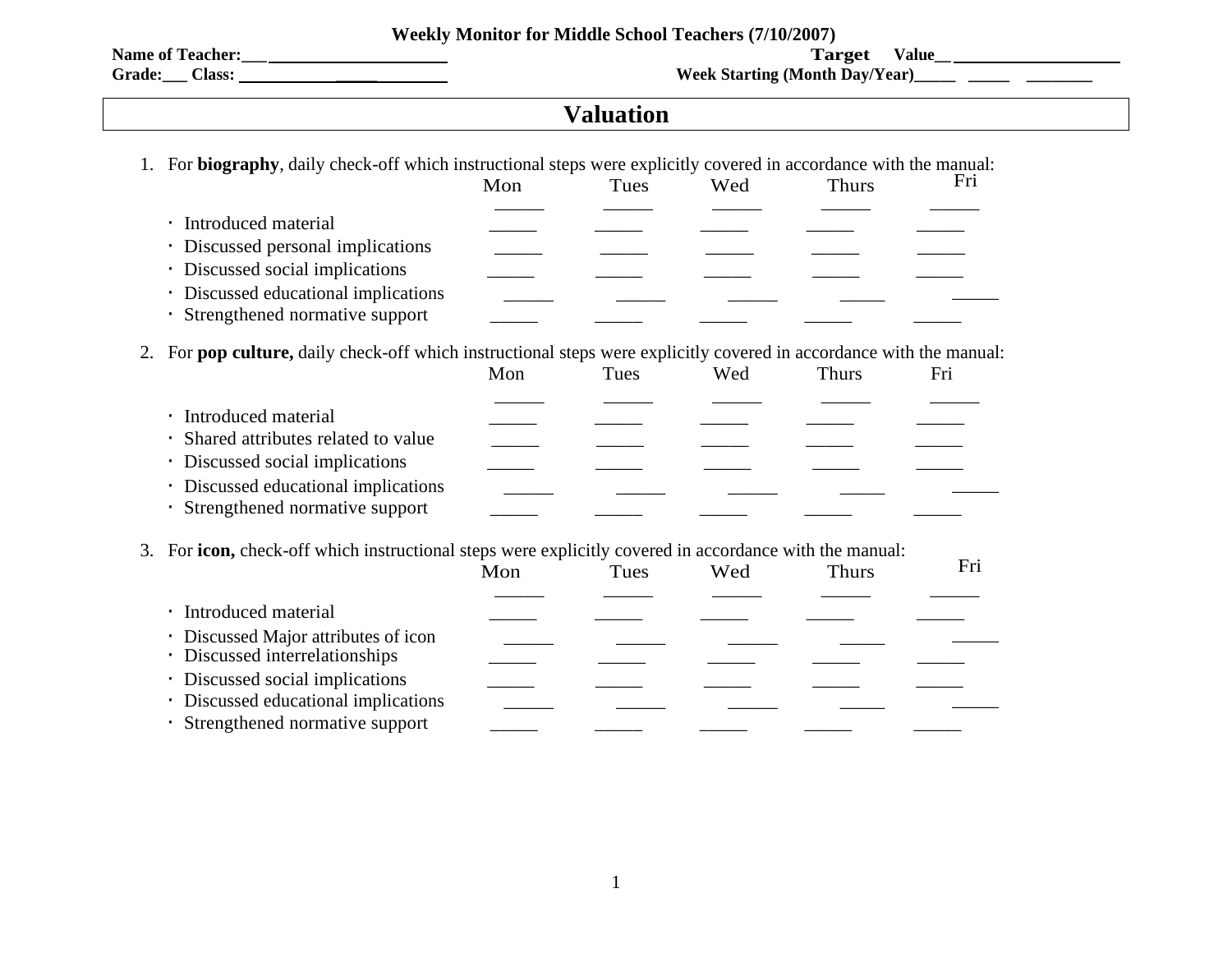**Weekly Monitor for Middle School Teachers (8/10/2007)**

**Name of Teacher:\_\_\_** 

**Target Value\_ Grade:\_\_\_ Class: \_\_\_\_\_ Week Starting (Month/Day/Year)\_\_\_\_\_ \_\_\_\_\_ \_\_\_\_\_\_\_\_**

### **Exemplification**

1. Daily check-off **exemplification strategies implemented to reinforce value-consistent behaviors** in accordance with the manual:

|             | Mon | Tues | Wed | Thurs | Fri |
|-------------|-----|------|-----|-------|-----|
|             |     |      |     |       |     |
| • Observe   |     |      |     |       |     |
| · Link      |     |      |     |       |     |
| · Recognize |     |      |     |       |     |

2. Daily check-off **exemplification strategies implemented to correct value-inconsistent behaviors** in accordance with the manual:

| ----------- | Mon | Tues | Wed | Thurs | Fri |
|-------------|-----|------|-----|-------|-----|
|             |     |      |     |       |     |
| • Observe   |     |      |     |       |     |
| · Link      |     |      |     |       |     |
| · Recognize |     |      |     |       |     |

3. Daily check-off **exemplification strategies implemented to promote student resiliency** in accordance with the manual:

|              | Mon | Tues | Wed | <b>Thurs</b> | Fri |
|--------------|-----|------|-----|--------------|-----|
| • Observe    |     |      |     |              |     |
| · Probe      |     |      |     |              |     |
| $\cdot$ Link |     |      |     |              |     |
| · Apply      |     |      |     |              |     |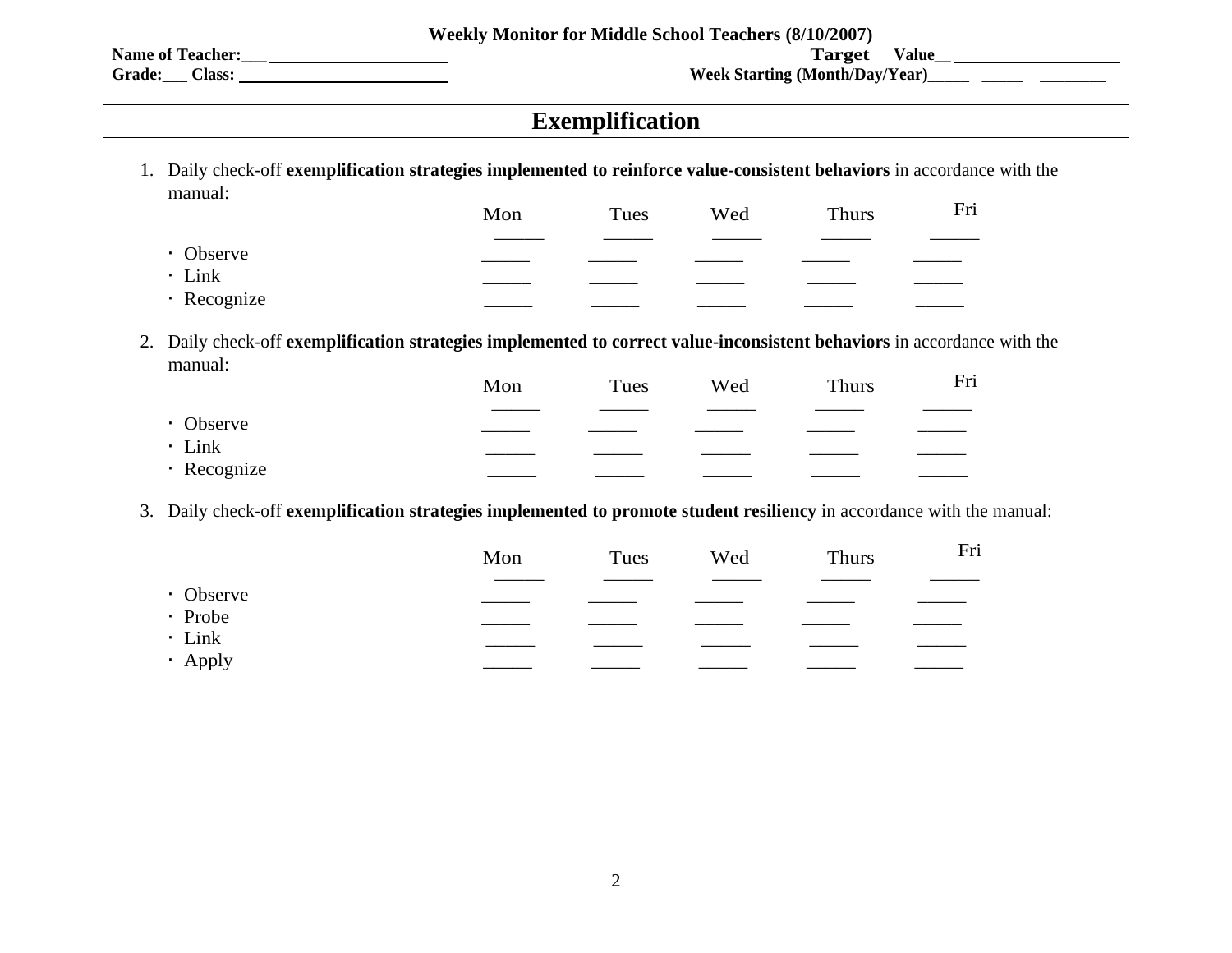|  |  | <b>Weekly Monitor for Middle School Teachers (8/10/2007)</b> |  |
|--|--|--------------------------------------------------------------|--|
|--|--|--------------------------------------------------------------|--|

**Name of Teacher:\_\_\_** 

**Target Value\_ Grade:\_\_\_ Class: \_\_\_\_\_ Week Starting (Month/Day/Year)\_\_\_\_\_ \_\_\_\_\_ \_\_\_\_\_\_\_\_**

## **Routines**

1. Daily check-off **core routines implemented to accelerate academic achievement** in accordance with the manual:

|                       | Mon | Tues | Wed | <b>Thurs</b> | Fri |
|-----------------------|-----|------|-----|--------------|-----|
| • Objective Learning  |     |      |     |              |     |
| · Active Learning     |     |      |     |              |     |
| · Meaningful Learning |     |      |     |              |     |
| · Mindful Learning    |     |      |     |              |     |

2. First, place an 'X' in the following boxes to **identify complementary routines required to promote the behavioral expression of the target value**.

Second, **daily check-off complementary routines implemented to promote the behavioral expression of the target value**:

|                                                              | Mon | Tues | Wed | Thurs | Fri |
|--------------------------------------------------------------|-----|------|-----|-------|-----|
|                                                              |     |      |     |       |     |
| · Expressed Affection (EA)                                   |     |      |     |       |     |
| · Communicated Warmth (CW)                                   |     |      |     |       |     |
| : Used Induction Techniques (UI<br>• Gave Reinforcement (GR) |     |      |     |       |     |
| · Stimulated On-Task Behavior (SO)                           |     |      |     |       |     |
| · Reversed Off-Task Behavior (RO)                            |     |      |     |       |     |
| · Stimulated Autonomy (SA)                                   |     |      |     |       |     |
| · Stimulated Role Play (SR)                                  |     |      |     |       |     |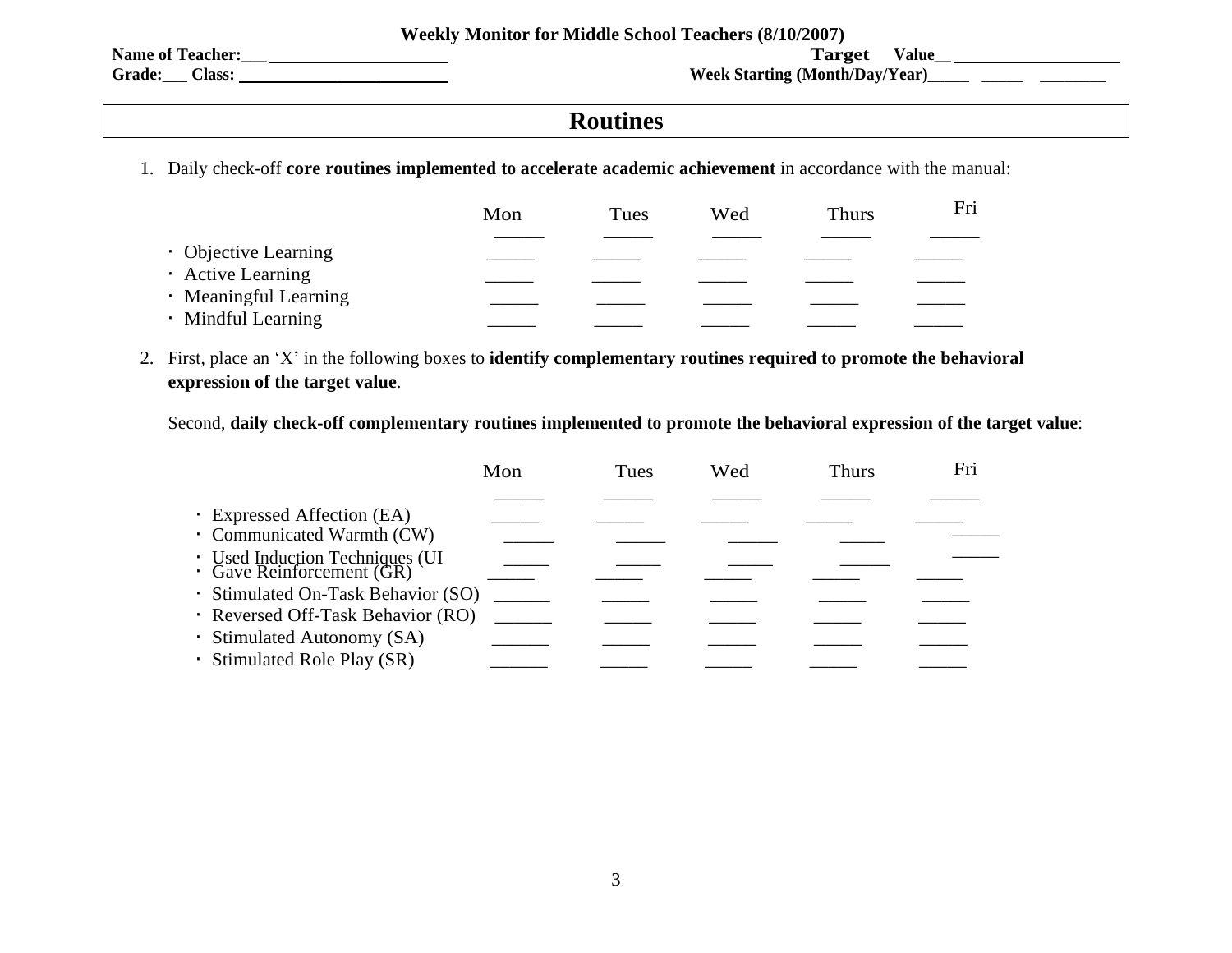#### Check if this assessment is a \_\_**Pre-Test** or \_\_**Post-Test**

| <b>Student's Last Name:</b> | First | Class |
|-----------------------------|-------|-------|
| Teacher's Last Name:        | First | Date: |
|                             |       |       |

**VAL-OS© 2007** Jerome Taylor Center for Family Excellence, Inc. Pittsburgh, PA

**TEACHER INSTRUCTIONS:** *Read each statement completely, carefully, thoughtfully. Indicate the frequency with which the statement applies to this student by using the following scale which is marked*  $from 0 to 6$ . The more you think the statement applies, the higher the number you would assign. Place *the number best representing what you think in the blank space just preceding each statement.*

$$
\begin{array}{cccc}\n0 & 6 & 1 & 2 & 3 & 4 & 5 \\
\hline\nI & -I & -I & -I & -I & -I\n\end{array}
$$
   
\nRarely  
\nSometimes  
\nOften

\_\_\_\_\_\_\_\_\_\_\_\_\_\_\_\_\_\_\_\_\_\_\_\_\_\_\_\_\_\_\_\_\_\_\_\_\_\_\_\_\_\_\_\_\_\_\_\_\_\_\_\_\_\_\_\_\_\_\_\_\_\_\_\_\_\_\_\_\_\_\_\_\_\_\_\_\_\_\_\_\_\_\_\_\_

#### This student**…**

- 1. answers questions in class.
- 2. is jittery when asked to do something new in class.
- \_\_\_\_\_ 3. enjoys participating in school or special classroom activities.
- **1.1.1.** 4. volunteers for special assignments.
- 5. is shy around others.
- \_\_\_\_\_ 6. shows enthusiasm when new lessons are introduced.
- **\_\_\_\_\_** 7. is eager to explore unfamiliar tasks.
- **EXECUTE:** 8. is fearful and cautious.
- \_\_\_\_\_ 9. tries to discover new ways of doing familiar things.
- **10.** will accept the lead in various activities.
- <sup>11</sup>. seeks out challenging tasks.
- 12. prefers to work alone.

 $A(1,3,4,6,7,9,10,11)$   $B(2,5,8,12)$   $SC = A + (24-B)$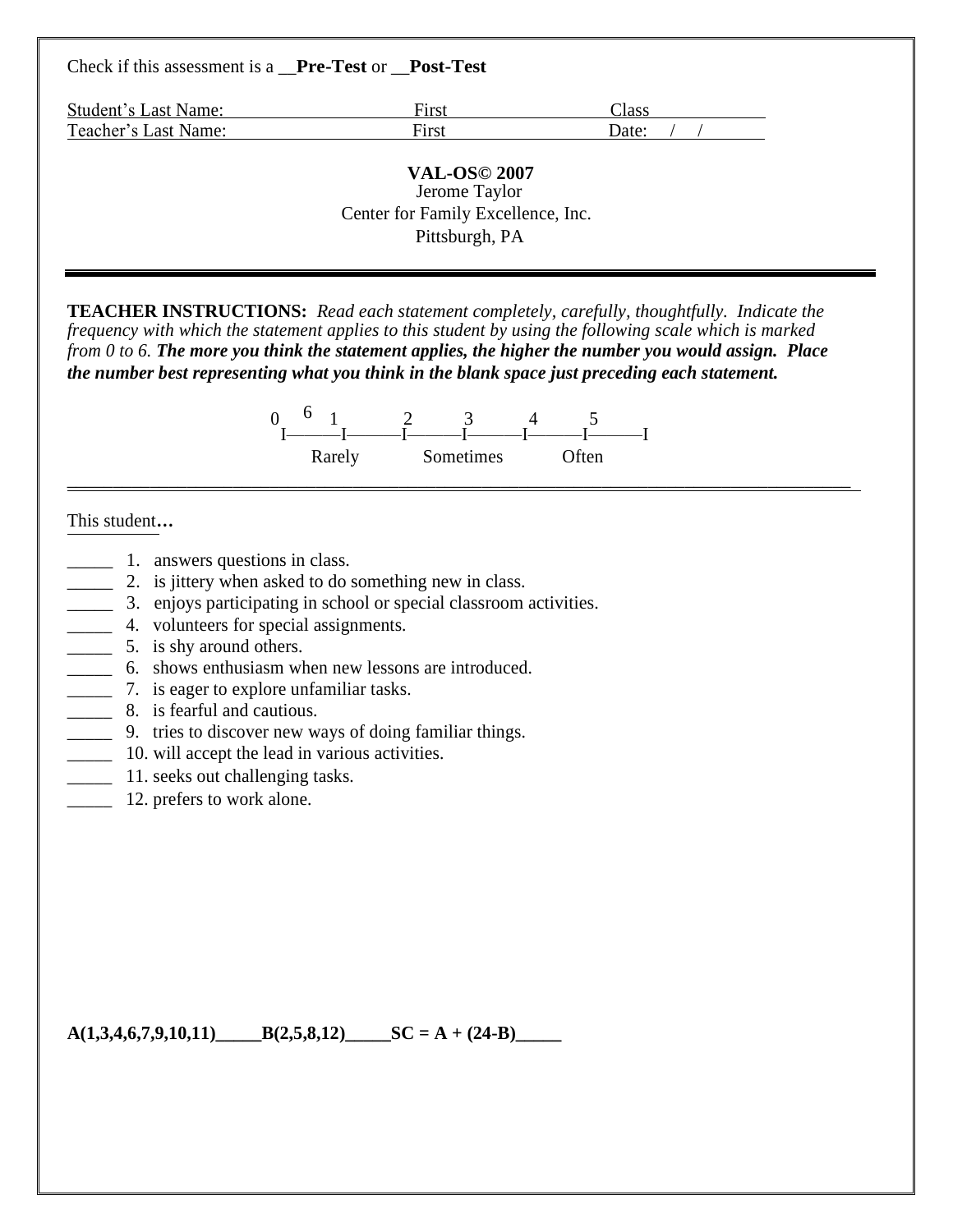| Check if this assessment is a <b>Pre-Test</b> or <b>Post-Test</b> |                                                                                                    |       |
|-------------------------------------------------------------------|----------------------------------------------------------------------------------------------------|-------|
| Student's Last Name:                                              | First                                                                                              | Class |
| Teacher's Last Name:                                              | First                                                                                              | Date: |
|                                                                   | <b>Student Engagement</b><br>Jerome Taylor<br>Center for Family Excellence, Inc.<br>Pittsburgh, PA |       |

**TEACHER INSTRUCTIONS:** *Read each statement completely, carefully, thoughtfully. Indicate the frequency with which the statement applies to this student by using the following scale which is marked* from  $0$  to 6. The more you think the statement applies, the higher the number you would assign. Place *the number best representing what you think in the blank space just preceding each statement.*

|        | <b>~</b>  | $\overline{\phantom{0}}$ |  |
|--------|-----------|--------------------------|--|
| Rarely | Sometimes | <b>Often</b>             |  |

\_\_\_\_\_\_\_\_\_\_\_\_\_\_\_\_\_\_\_\_\_\_\_\_\_\_\_\_\_\_\_\_\_\_\_\_\_\_\_\_\_\_\_\_\_\_\_\_\_\_\_\_\_\_\_\_\_\_\_\_\_\_\_\_\_\_\_\_\_\_\_\_\_\_\_\_\_\_\_\_\_\_\_\_\_

#### Students**…**

- \_\_\_\_\_ 1. paid attention to teaching and teaching materials.
- 2. were absent or late for class.
- \_\_\_\_\_ 3. persevered even when tasks and concepts were challenging.
- \_\_\_\_\_ 4. made comments like 'this is too hard' or 'this is boring'.
- \_\_\_\_\_ 5. asked questions to improve their understanding.
- \_\_\_\_\_ 6. required repeated discipline.
- \_\_\_\_\_ 7. put forth substantial effort to learn material introduced.
- **EXECUTE:** 8. heads were down or acted distractedly.
- \_\_\_\_\_ 9. stayed on-task during seat work.
- 10. seemed out of control.
	- 11 added their ideas or explanations during the lesson...
- 12. focused more on one another than on the lesson.

 $A(1,3, 5, 7,9,11)$   $B(2,4,6,8,10,12)$   $SE = A + (36 - B)$